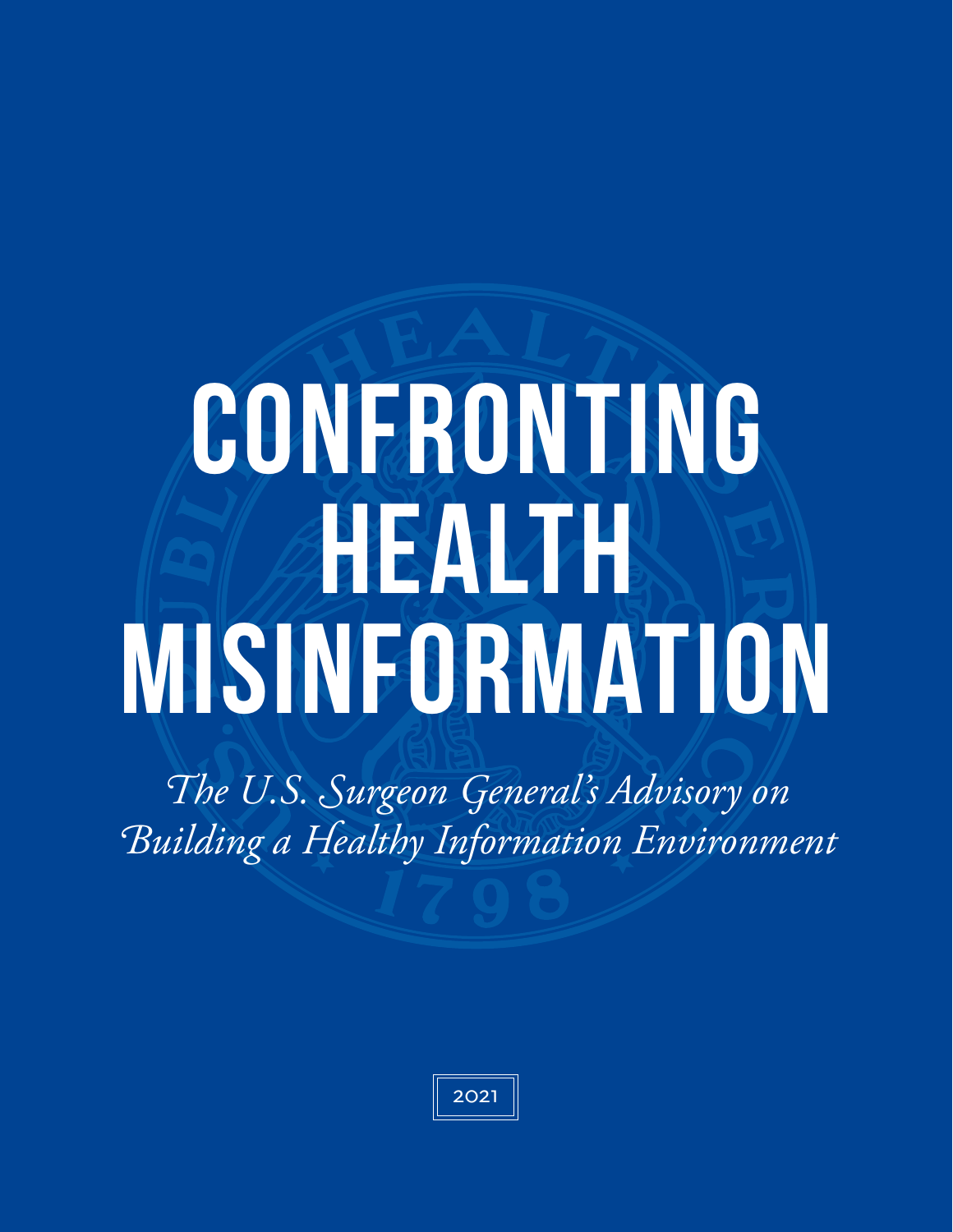*I am urging all Americans to help slow the spread of health misinformation during the COVID-19 pandemic and beyond. Health misinformation is a serious threat to public health. It can cause confusion, sow mistrust, harm people's health, and undermine public health efforts. Limiting the spread of health misinformation is a moral and civic imperative that will require a whole-of-society effort.* 

Vwele Murkey,

Vivek H. Murthy, M.D., M.B.A. Vice Admiral, U.S. Public Health Service Surgeon General of the United States

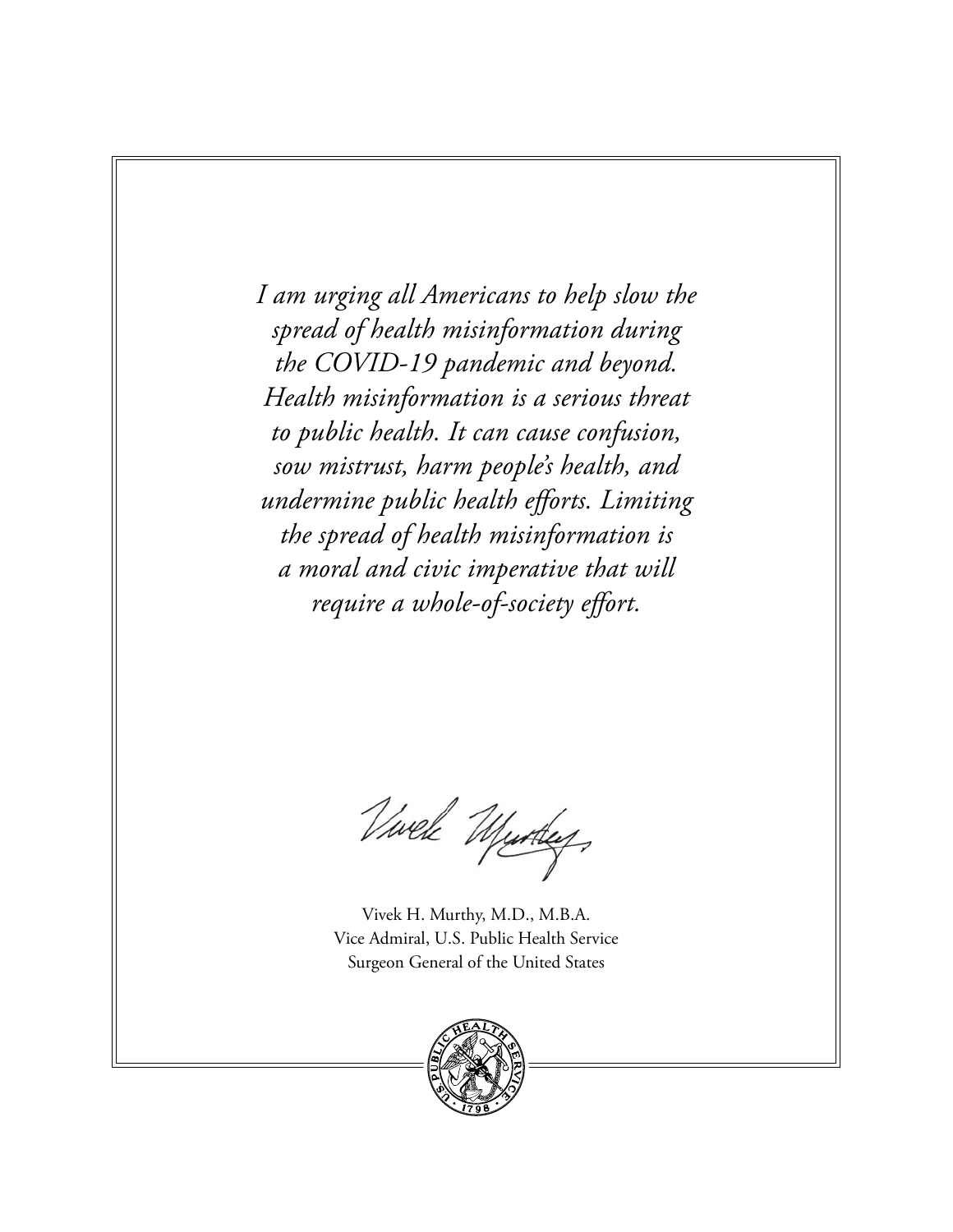## **Table of Contents**

| <b>BACKGROUND</b>                                         | 4  |
|-----------------------------------------------------------|----|
| <b>WE CAN TAKE ACTION</b>                                 | 6  |
| What Individuals, Families, and Communities Can Do        | 8  |
| What Educators and Educational Institutions Can Do        | 9  |
| What Health Professionals and Health Organizations Can Do | 10 |
| What Journalists and Media Organizations Can Do           | 11 |
| What Technology Platforms Can Do                          | 12 |
| What Researchers and Research Institutions Can Do         | 13 |
| What Funders and Foundations Can Do                       | 14 |
| What Governments Can Do                                   | 15 |
| WHERE WE GO FROM HERE                                     | 16 |
| <b>REFERENCES</b>                                         | 17 |

## **ABOUT THE ADVISORY**

A Surgeon General's Advisory is a public statement that calls the American people's attention to a public health issue and provides recommendations for how that issue should be addressed. Advisories are reserved for significant public health challenges that need the American people's immediate awareness. For additional background, visit [SurgeonGeneral.gov](http://SurgeonGeneral.gov).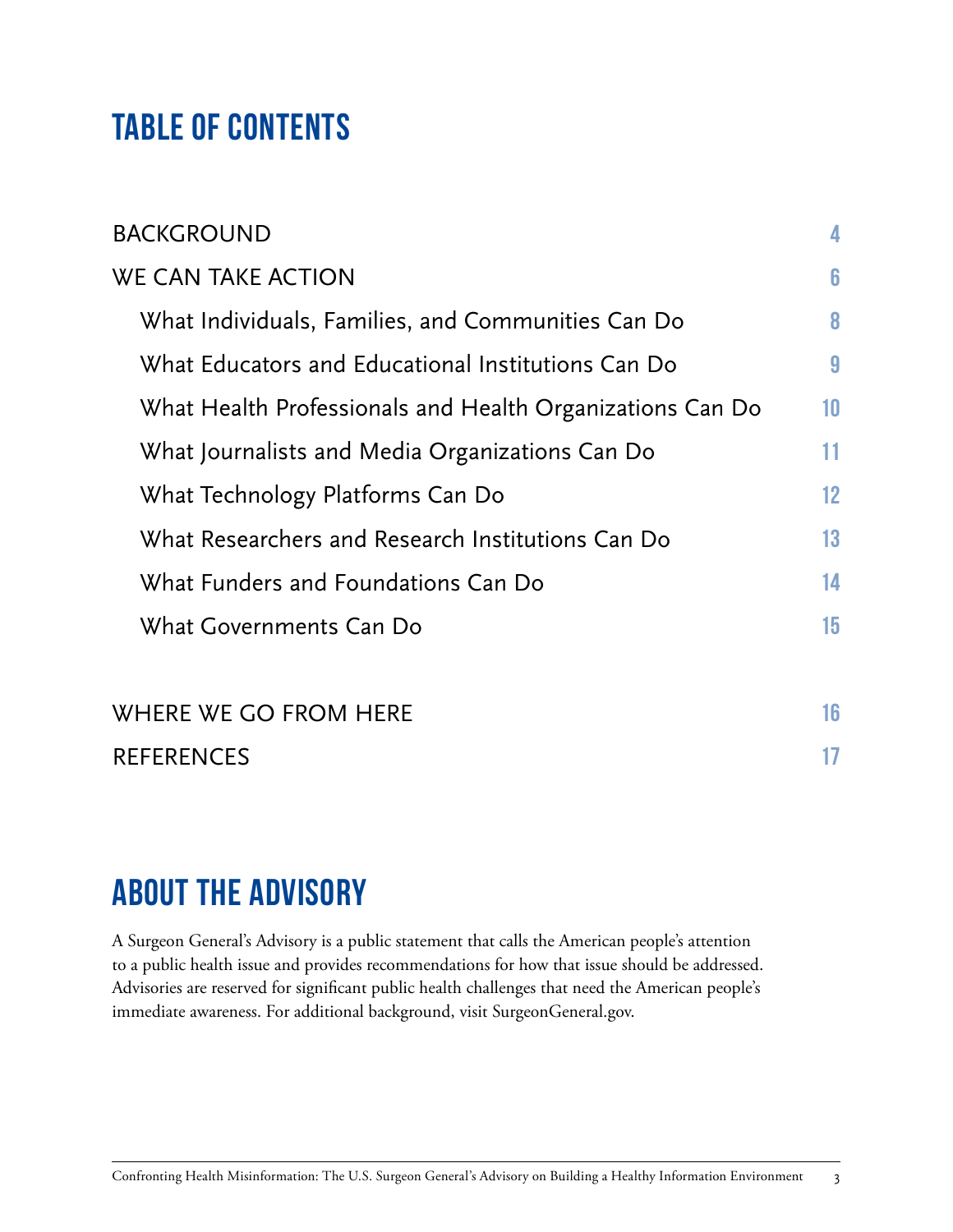## <span id="page-3-0"></span>**BACKGROUND**

During the COVID-19 pandemic, people have been exposed to a great deal of information: news, public health guidance, fact sheets, infographics, research, opinions, rumors, myths, falsehoods, and more. The World Health Organization and the United Nations have characterized this unprecedented spread of information as an "infodemic."1

While information has helped people stay safe throughout the pandemic, it has at times led to confusion. For example, scientific knowledge about COVID-19 has evolved rapidly over the past year, sometimes leading to changes in public health recommendations. Updating assessments and recommendations based on new evidence is an essential part of the scientific process, and further changes are to be expected as we continue learning more about COVID-19.<sup>2</sup> But without sufficient communication that provides clarity and context, many people have had trouble figuring out what to believe, which sources to trust, and how to keep up with changing knowledge and guidance.<sup>3, 4, 5</sup>

Amid all this information, many people have also been exposed to health misinformation: information that is false, inaccurate, or misleading according to the best available evidence at the time.<sup>6,7,8</sup>  $*$ Misinformation has caused confusion and led people to decline COVID-19 vaccines, reject public health measures such as masking and physical distancing, and use unproven treatments.<sup>5, 9, 10</sup> For example, a recent study showed that even brief exposure to COVID-19 vaccine misinformation made people less likely to want a COVID-19 vaccine.<sup>11</sup> Misinformation has also led to harassment of and violence against public health workers, health professionals, airline staff, and other frontline workers tasked with communicating evolving public health measures. $^{12, 13}$ 

Misinformation can sometimes be spread intentionally to serve a malicious purpose, such as to trick people into believing something for financial gain or political advantage. This is usually called "disinformation."14, 15 But many people who share misinformation aren't trying to misinform. Instead, they may be raising a concern, making sense of conflicting information, or seeking answers to honest questions.16

Health misinformation is not a recent phenomenon. In the late 1990s, a poorly designed study, later retracted, falsely claimed that the measles, mumps, rubella (MMR) vaccine causes autism.<sup>17</sup> Even after the retraction, the claim gained some traction and contributed to lower immunization rates over the next twenty years.<sup>18</sup> Just since 2017, we have seen measles outbreaks in Washington State, Minnesota, New York City, and other areas.<sup>19, 20, 21</sup> Health misinformation is also a global problem. In South Africa, for example, "AIDS denialism"—a false belief denying that HIV causes AIDS—was adopted at the highest levels of the national government, reducing access to effective treatment and contributing to more than 330,000 deaths between 2000 and 2005.22 Health misinformation has also reduced the willingness of people to seek effective treatment for cancer, heart disease, and other conditions.<sup>1, 23, 24, 25</sup>

*This advisory focuses on health information specifically, not other kinds of misinformation. Defining misinformation is a challenging task,*  \**and any definition has limitations. See References for further discussion of the definition used in this Advisory, including the benchmark of 'best available evidence at the time.'*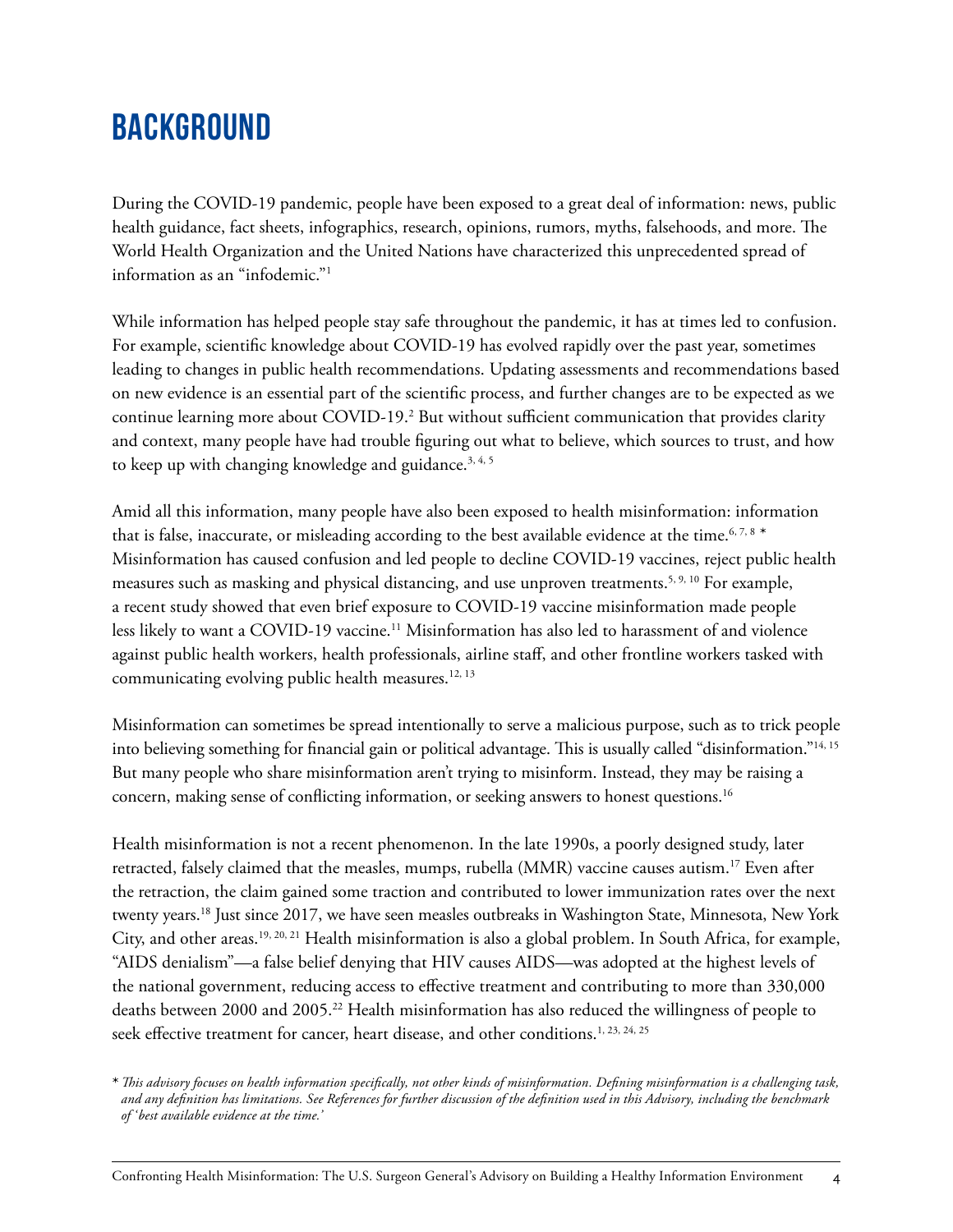In recent years, the rapidly changing information environment has made it easier for misinformation to spread at unprecedented speed and scale, especially on social media and online retail sites, as well as via search engines.<sup>26, 27</sup> Misinformation tends to spread quickly on these platforms for several reasons.

First, misinformation is often framed in a sensational and emotional manner that can connect viscerally, distort memory, align with cognitive biases, and heighten psychological responses such as anxiety. $^{28,\,29,\,30}$ People can feel a sense of urgency to react to and share emotionally charged misinformation with others, enabling it to spread quickly and go "viral."24, 31

*In recent years, the rapidly changing information environment has made it easier for misinformation to spread at unprecedented speed and scale.*

Second, product features built into technology platforms have contributed to the spread of misinformation. For example, social media platforms incentivize people to share content to get likes, comments, and other positive signals of engagement. $32$  These features help connect and inform people but reward engagement rather than accuracy, allowing emotionally charged misinformation to spread more easily than emotionally neutral content. $^{33}$  One study found that false news stories were 70 percent more likely to be shared on social media than true stories.<sup>31</sup>

Third, algorithms that determine what users see online often prioritize content based on its popularity or similarity to previously seen content. As a result, a user exposed to misinformation once could see more and more of it over time, further reinforcing one's misunderstanding.<sup>34</sup> Some websites also combine different kinds of information, such as news, ads, and posts from users, into a single feed, which can leave consumers confused about the underlying source of any given piece of content.<sup>35</sup>

The growing number of places people go to for information—such as smaller outlets and online forums has also made misinformation harder to find and correct. $^{36}$  And, although media outlets can help inform and educate consumers, they can sometimes inadvertently amplify false or misleading narratives.<sup>37, 38</sup>

Misinformation also thrives in the absence of easily accessible, credible information.<sup>39, 40</sup> When people look for information online and see limited or contradictory search results, they may be left confused or misinformed.

More broadly, misinformation tends to flourish in environments of significant societal division, animosity, and distrust. For example, distrust of the health care system due to experiences with racism and other inequities may make it easier for misinformation to spread in some communities. $^{\rm 41}$  Growing polarization, including in the political sphere, may also contribute to the spread of misinformation.<sup>42, 43</sup>

Additional research is needed to better understand how people are exposed to and affected by misinformation and how this may vary across subpopulations based on factors such as race, ethnicity, socioeconomic status, education, age, sexual orientation, gender identity, cultural and religious practices, hobbies and interests, and personal networks.<sup>44</sup>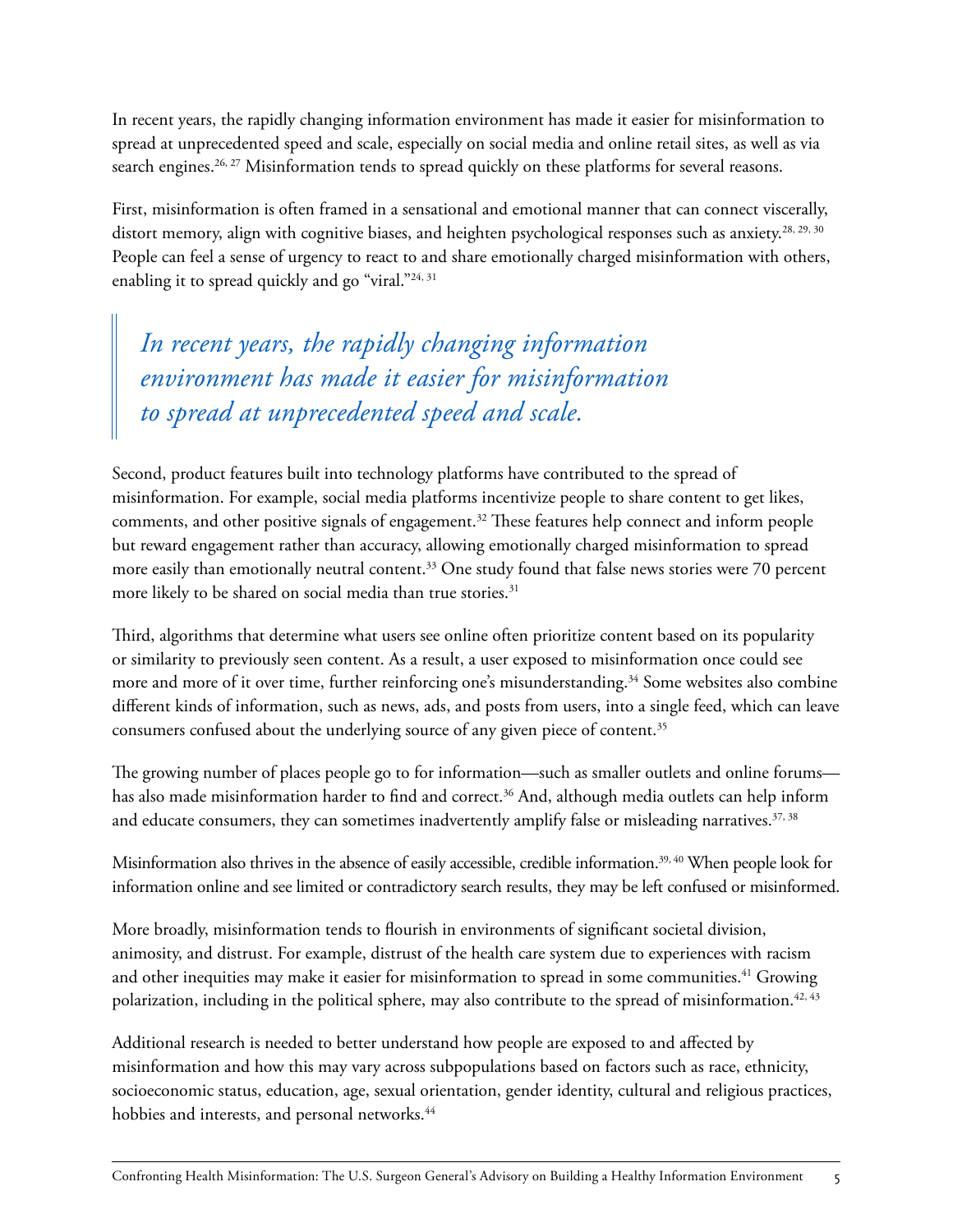# <span id="page-5-0"></span>**WE CAN TAKE ACTION**

Because it pollutes our information environment, misinformation is harmful to individual and public health. Together, we have the power to build a healthier information environment. Just as we have all benefited from efforts to improve air and water quality, we can all benefit from taking steps to improve the quality of health information we consume. Limiting the prevalence and impact of misinformation will help all of us make more informed decisions about our health and the health of our loved ones and communities.

## *Together, we have the power to build a healthier information environment.*

During the COVID-19 pandemic, there have been significant efforts to address health misinformation. Here are just a few examples:

- Trusted community members, such as health professionals, faith leaders, and educators, have spoken directly to their communities to address COVID-19-related questions (e.g., in town halls, community meetings, via social and traditional media)
- Researchers have identified leading sources of COVID-19 misinformation, including misinformation "super-spreaders" <sup>45</sup>
- Media organizations have devoted more resources to identify and debunk misinformation about COVID-19<sup>46, 47</sup>
- Some technology platforms have improved efforts to monitor and address misinformation by reducing the distribution of false or misleading posts and directing users to health information from credible sources<sup>48, 49, 50</sup>
- Governments have increased their efforts to disseminate clear public health information in partnership with trusted messengers<sup>51</sup>

But there is much more to be done, and each of us has a role to play. Before posting or sharing an item on social media, for example, we can take a moment to verify whether the information is accurate and whether the original source is trustworthy. If we're not sure, we can choose not to share. When talking to friends and family who have misperceptions, we can ask questions to understand their concerns, listen with empathy, and offer guidance on finding sources of accurate information.<sup>52, 53, 54, 55, 56</sup>

It will take more than individual efforts, however, to address health misinformation. The threat of misinformation raises important questions we must answer **together**: How do we curb the spread of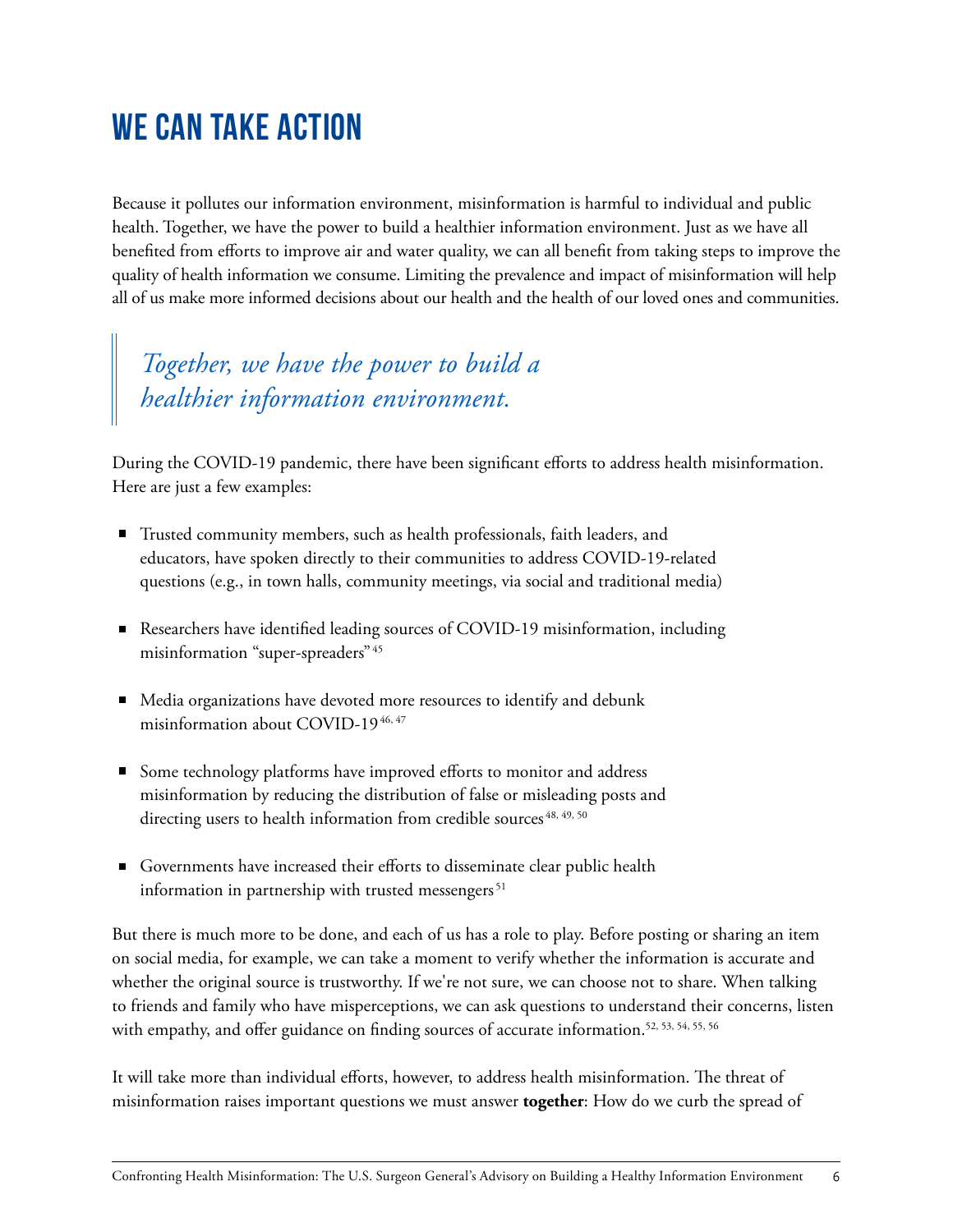harmful misinformation while safeguarding user privacy and free expression? What kinds of measures should technology platforms, media entities, and other groups adopt to address misinformation? What role is appropriate for the government to play? How can local communities ensure that information being exchanged—online and offline—is reliable and trustworthy? How can we help family and friends who may have been exposed to harmful misinformation?

Addressing health misinformation will require a whole-of-society effort. We can start by focusing on the following areas of action:

- **Equip Americans with the tools to identify misinformation,** make informed choices about what information they share, and address health misinformation in their communities, in partnership with trusted local leaders
- **Expand research that deepens our understanding of health misinformation,**  including how it spreads and evolves; how and why it impacts people; who is most susceptible; and which strategies are most effective in addressing it
- **IMPLEMENTER IMPLEMENT META Implement product design and policy changes on technology platforms** to slow the spread of misinformation
- **Invest in longer-term efforts to build resilience against health misinformation,** such as media, science, digital, data, and health literacy programs and training for health practitioners, journalists, librarians, and others
- **Convene federal, state, local, territorial, tribal, private, nonprofit, and research partners** to explore the impact of health misinformation, identify best practices to prevent and address it, issue recommendations, and find common ground on difficult questions, including appropriate legal and regulatory measures that address health misinformation while protecting user privacy and freedom of expression

*Addressing health misinformation will require a whole-of-society effort.*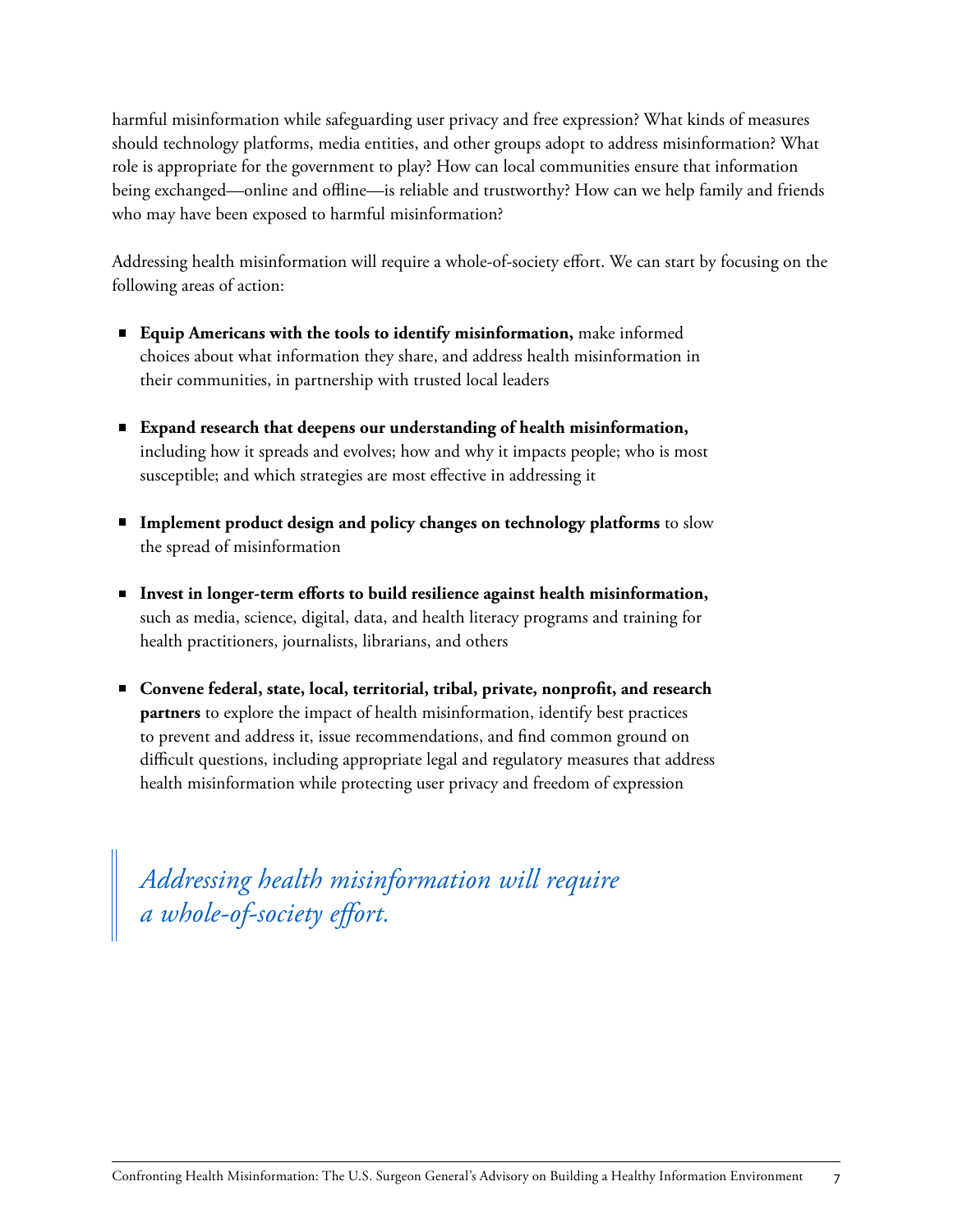## <span id="page-7-0"></span>**What Individuals, Families, and Communities Can Do**

#### **Learn how to identify and avoid sharing**

**health misinformation.** When many of us share misinformation, we don't do it intentionally: We are trying to inform others and don't realize the information is false. Social media feeds, blogs, forums, and group chats allow people to follow a range of people, news outlets, and official sources. But not every post on social media can be considered reliable. And misinformation can flourish in group texts or email threads among friends and family. Verify accuracy of information by checking with trustworthy and credible sources. If you're not sure, don't share.

**Engage with your friends and family on the problem of health misinformation.** If someone you care about has a misperception, you might be able to make inroads with them by first seeking to understand instead of passing judgment. Try new ways of engaging: Listen with empathy, establish common ground, ask questions, provide alternative explanations and sources of information, stay calm, and don't expect success from one conversation.

**Address health misinformation in your community.** Work with schools, community groups such as churches and parent-teacher associations, and trusted leaders such as educators and health care professionals to develop local strategies against misinformation. For example, invite local health professionals to schools or to faith congregations to talk about COVID-19 vaccine facts.

*When many of us share misinformation, we don't do it intentionally: We are trying to inform others and don't realize the information is false... If you're not sure, don't share.*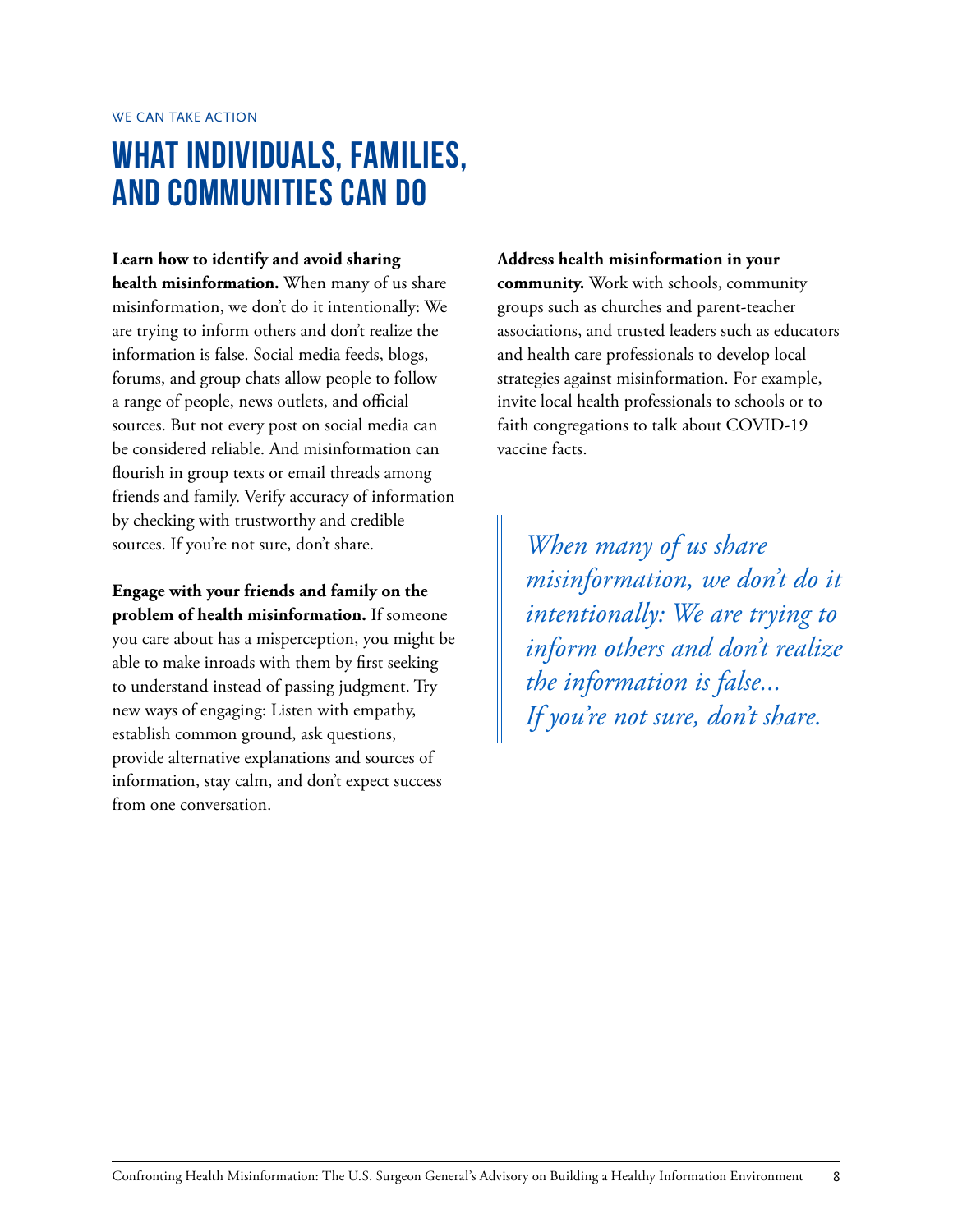## <span id="page-8-0"></span>**What Educators and Educational Institutions Can Do**

**Strengthen and scale the use of evidence-based educational programs that build resilience to misinformation.** Media, science, digital, data, and health literacy programs should be implemented across all educational settings, including elementary, secondary, post-secondary and community settings. In addition to teaching people how to be more discerning about the credibility of news and other content, educators should cover a broader set of topics, such as information overload, internet infrastructure (e.g., IP addresses, metadata), the challenges of content moderation, the impact of algorithms on digital outputs, algorithmic bias, artifcial intelligence (AI)-generated misinformation (e.g., deepfakes), visual verifcation skills, and how to talk to friends and family who are sharing misinformation.

**Educate students and the public on common tactics used by those who spread misinformation online.** Recent research suggests that teaching people how to spot these tactics can reduce people's willingness to share [misinformation.57](https://misinformation.57) Examples of misinformation tactics used by those who deny scientifc consensus on health issues include presenting unqualifed people as experts; misleading consumers with logical fallacies; setting impossible expectations for scientifc research; cherry-picking data or anecdotes; and introducing conspiracy theories.<sup>58</sup>

**Establish quality metrics to assess progress in information literacy.** While there is substantial media and information literacy work being carried out across the United States, there is a need for more consistent and empirically evaluated educational materials and practices.

*Media, science, digital, data, and health literacy programs should be implemented across all educational settings.*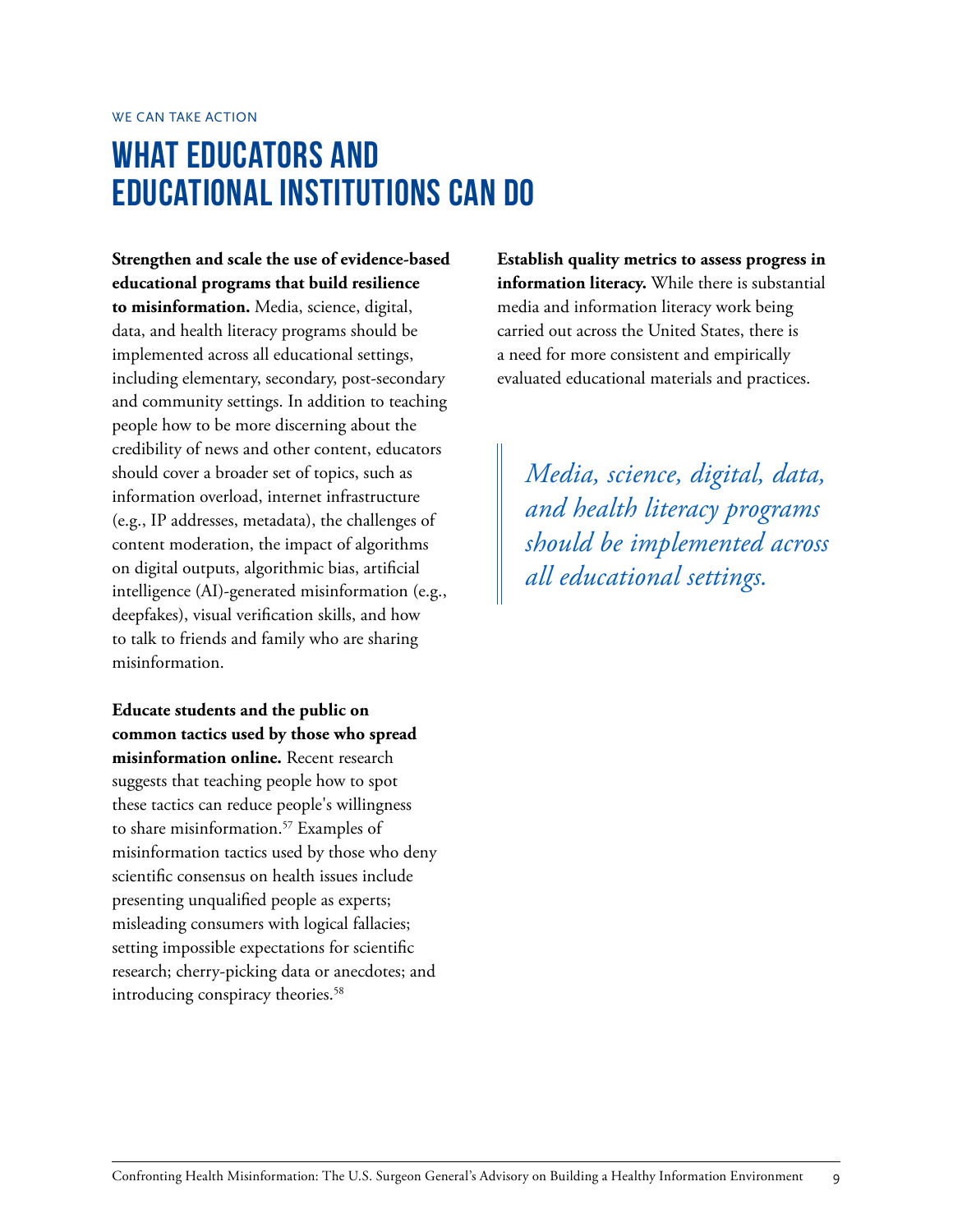## <span id="page-9-0"></span>**What Health Professionals and Health Organizations Can Do**

**Proactively engage with patients and the public on health misinformation.** Doctors, nurses, and other clinicians are highly trusted and can be effective in addressing health misinformation.<sup>59</sup> If you are a clinician, take the time to understand each patient's knowledge, beliefs, and values. Listen with empathy, and when possible, correct misinformation in personalized ways. When addressing health concerns, consider using less technical language that is accessible to all patients. Find opportunities to promote patient health literacy on a regular basis.

## **Use technology and media platforms to share accurate health information with the public.**

For example, professional associations can equip their members to serve as subject matter experts for journalists and effectively communicate peerreviewed research and expert opinions online.

**Partner with community groups and other local organizations to prevent and address health misinformation.** For example, hospital systems can work with community members to develop localized public health messages. Associations and other health organizations should offer trainings for clinicians on how to address misinformation in ways that account for patients' diverse needs, concerns, backgrounds, and experiences.

*Associations and other health organizations should offer trainings for clinicians on how to address misinformation in ways that account for patients' diverse needs, concerns, backgrounds, and experiences.*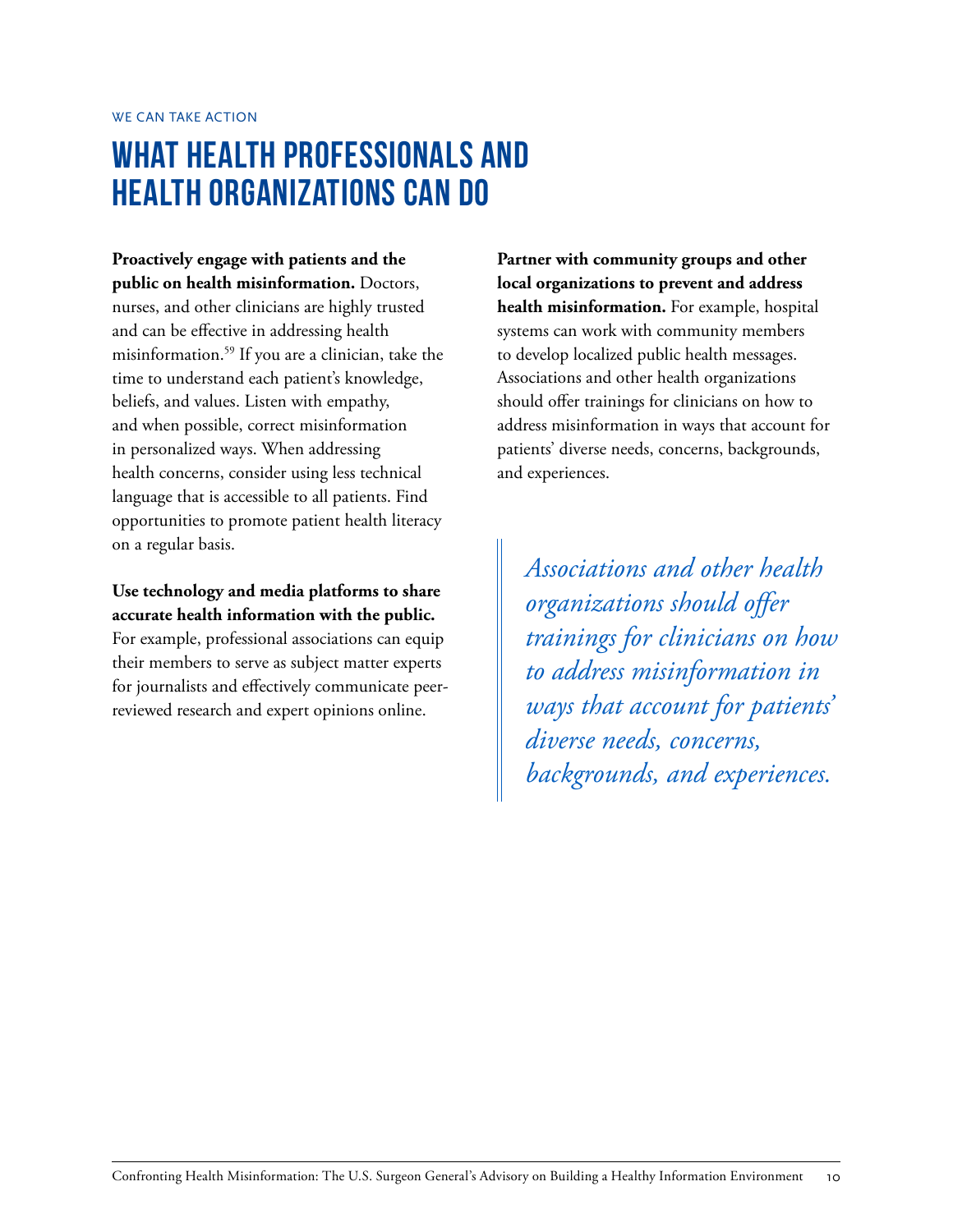<span id="page-10-0"></span>WE CAN TAKE ACTION

## **What Journalists and Media Organizations Can Do**

**Train journalists, editors, and others to recognize, correct, and avoid amplifying misinformation.** Media organizations should develop in-house training programs and partner with journalism schools, nonprofits, technology platforms, and others to democratize access to high-quality training for all media outlets.

#### **Proactively address the public's questions.**

When something is new—such as a vaccine people will understandably have questions. By anticipating and proactively answering those questions, media organizations and journalists can help get ahead of misinformation and increase the public's health and information literacy.

**Provide the public with context to avoid skewing their perceptions about ongoing debates on health topics.** For example, when discussing conflicting views on an issue, give readers a sense of where the scientific community stands and how strong the available evidence is for different views. Consider questions like: How much disagreement is there among experts? Is a given explanation plausible even if it is unlikely? If evidence is not equally strong on all sides of an issue, avoid presenting it as such.

#### **Carefully review information in preprints.**

Preprints are research papers published online before peer review. They can provide scientists and the public with useful information, especially in rapidly evolving situations such as a pandemic. However, because preprints have not been independently reviewed, reporters should be careful about describing findings from preprints as conclusive. If reporting on such findings,

include strong caveats where appropriate, seek out expert opinions, and provide readers with context.

**Use a broader range of credible sources particularly local sources.** Research shows us that people have varying levels of trust in different types of people and institutions.<sup>4</sup> In addition to relying on federal and state public health authorities as sources, build relationships with local health professionals and local trusted, credible health organizations.

**Consider headlines and images that inform rather than shock or provoke.** Headlines are often what audiences will see and remember. If a headline is designed to fact-check a rumor, where possible, lead with the truth instead of simply repeating details of the rumor. Images are often shared on social media alongside headlines and can be easily manipulated and used out of context. Picture desk and social media editors should consider how provocative and medically inaccurate imagery can be a vehicle for misinformation.<sup>60</sup>

*Give readers a sense of where the scientific community stands and how strong the available evidence is for different views.*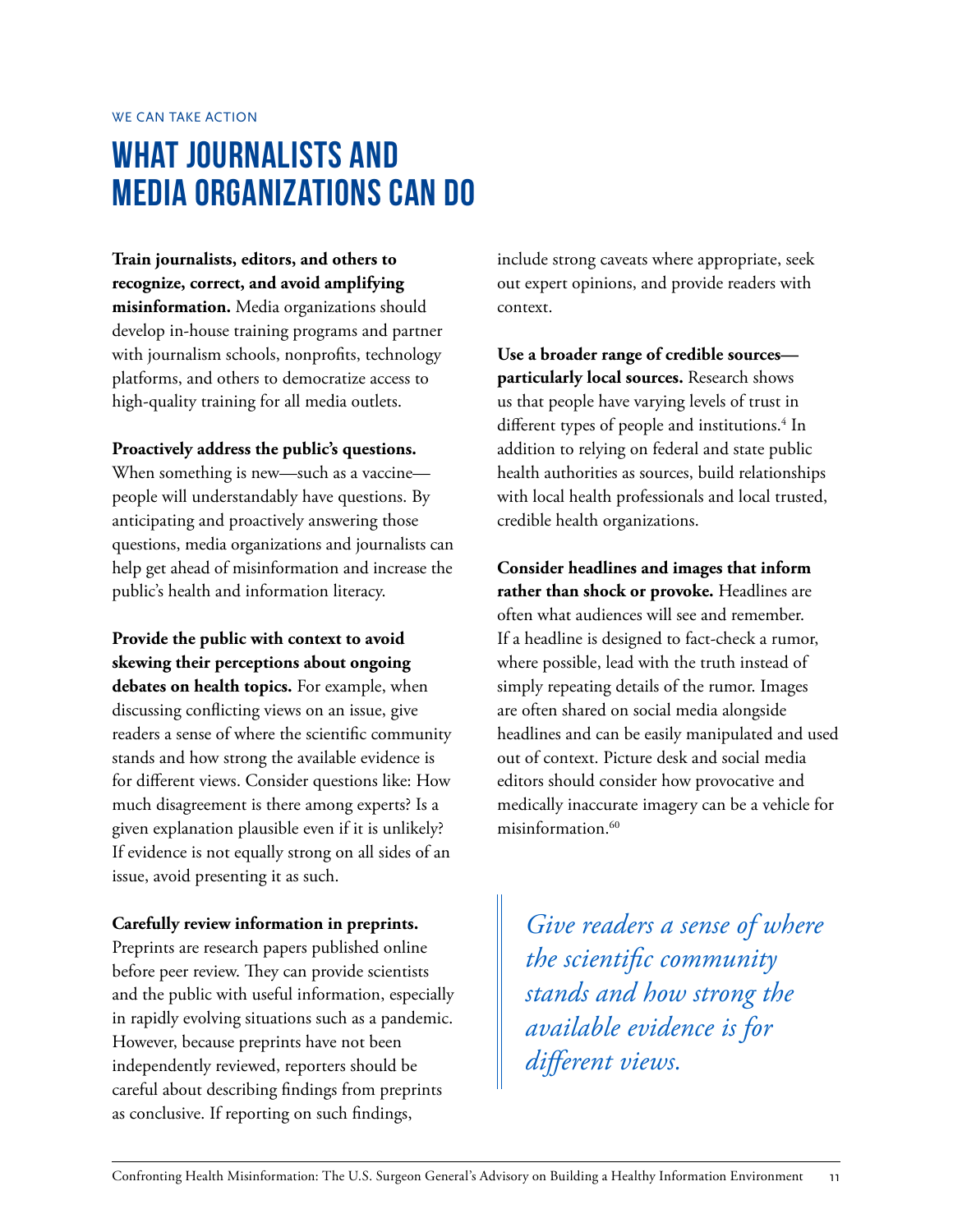## <span id="page-11-0"></span>**What Technology Platforms Can Do**

**Assess the benefits and harms of products and platforms and take responsibility for addressing the harms.** In particular, make meaningful long-term investments to address misinformation, including product changes. Redesign recommendation algorithms to avoid amplifying misinformation, build in "frictions" such as suggestions and warnings—to reduce the sharing of misinformation, and make it easier for users to report misinformation.

**Give researchers access to useful data to properly analyze the spread and impact of misinformation.** Researchers need data on what people see and hear, not just what they engage with, and what content is moderated (e.g., labeled, removed, downranked), including data on automated accounts that spread misinformation. To protect user privacy, data can be anonymized and provided with user consent.

**Strengthen the monitoring of misinformation.**

Platforms should increase staffing of multilingual content moderation teams and improve the effectiveness of machine learning algorithms in languages other than English since non-English-language misinformation continues to proliferate.<sup>61</sup> Platforms should also address misinformation in live streams, which are more difficult to moderate due to their temporary nature and use of audio and video.

**Prioritize early detection of misinformation "super-spreaders" and repeat offenders.** Impose clear consequences for accounts that repeatedly violate platform policies.

**Evaluate the effectiveness of internal policies and practices in addressing misinformation and be transparent with findings.** Publish standardized measures of how often users are exposed to misinformation and through what channels, what kinds of misinformation are most prevalent, and what share of misinformation is addressed in a timely manner. Communicate why certain content is flagged, removed, downranked, or left alone. Work to understand potential unintended consequences of content moderation, such as migration of users to less-moderated platforms.

**Proactively address information deficits.** An information deficit occurs when there is high public interest in a topic but limited quality information available. Provide information from trusted and credible sources to prevent misconceptions from taking hold.40

## **Amplify communications from trusted messengers and subject matter experts.** For example, work with health and medical professionals to reach target audiences. Direct

users to a broader range of credible sources, including community organizations. It can be particularly helpful to connect people to local trusted leaders who provide accurate information.

### **Prioritize protecting health professionals, journalists, and others from online**

**harassment,** including harassment resulting from people believing in misinformation.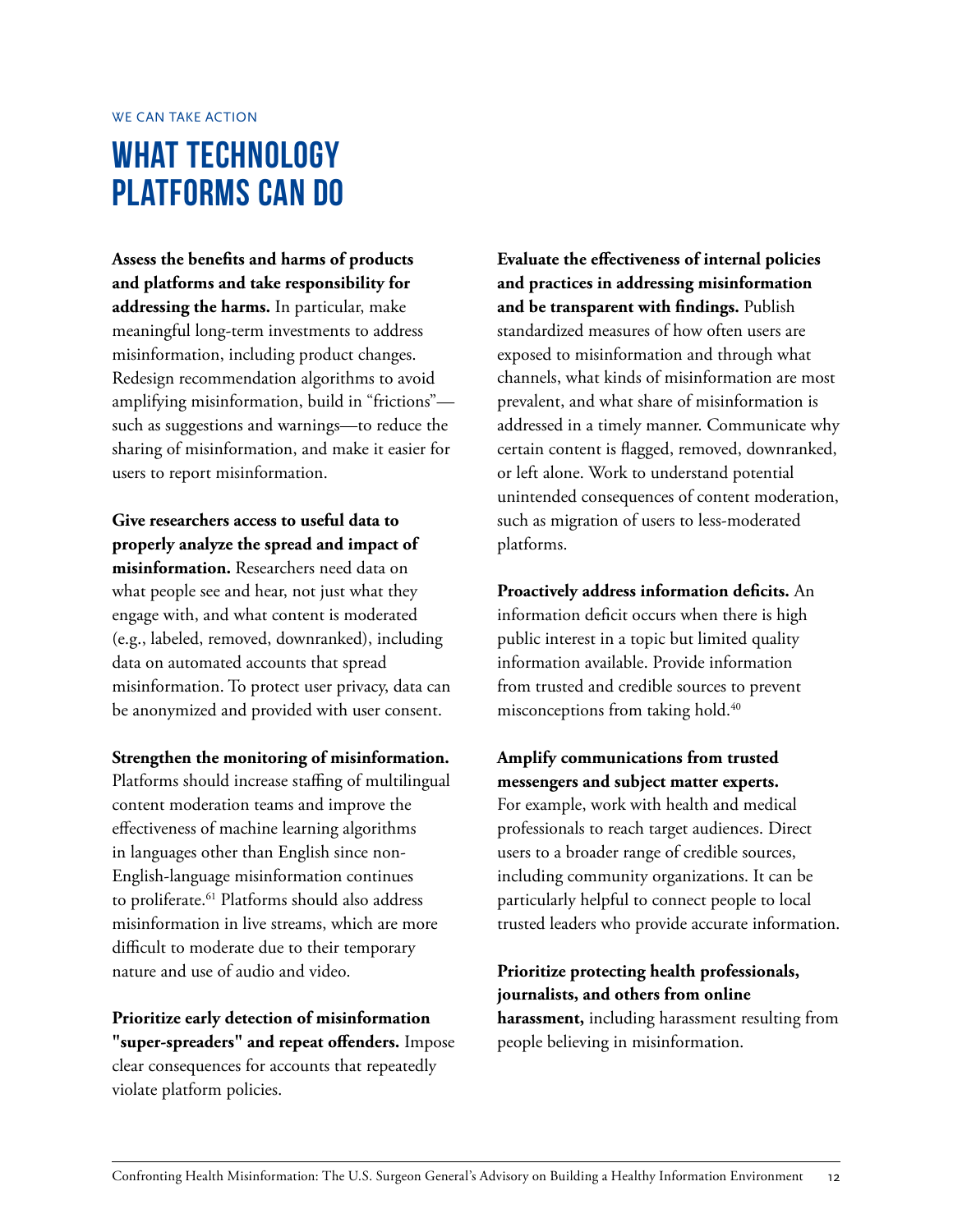## <span id="page-12-0"></span>**What Researchers and research institutions Can Do**

**Strengthen the monitoring of health questions, concerns, and misinformation.** Focus on a broader range of content and platforms, as well as on information flow across platforms. For example, examine image- and video-based content and content in multiple languages. To address existing research limitations, expand data collection methods (e.g., recruit social media users to voluntarily share data).

#### **Assess the impact of health misinformation.**

There is an urgent need to comprehensively quantify the harms of health misinformation. For example, how and under what conditions does misinformation affect beliefs, behaviors, and health outcomes? What is the role of emotion, cognition, and identity in causing misinformation to "stick"? What is the cost to society if misinformation is left unchecked?

**Prioritize understanding how people are exposed to and affected by misinformation, and how this may vary for different subpopulations.** Tailor interventions to the needs of specific populations. Invite community members to participate in research design.

**Evaluate the effectiveness of strategies and policies to prevent and address health misinformation.** For example, can flagging certain content as misinformation have unintended consequences? Is it possible to build resilience to misinformation through inoculation methods such as "prebunking"? (*Debunking* involves correcting misinformation once someone has been exposed to it. *Prebunking,* or preemptively debunking, involves warning people about misinformation they might come across so they will be less likely to believe it when exposed.)<sup>57</sup>

*There is an urgent need to comprehensively quantify the harms of health misinformation.*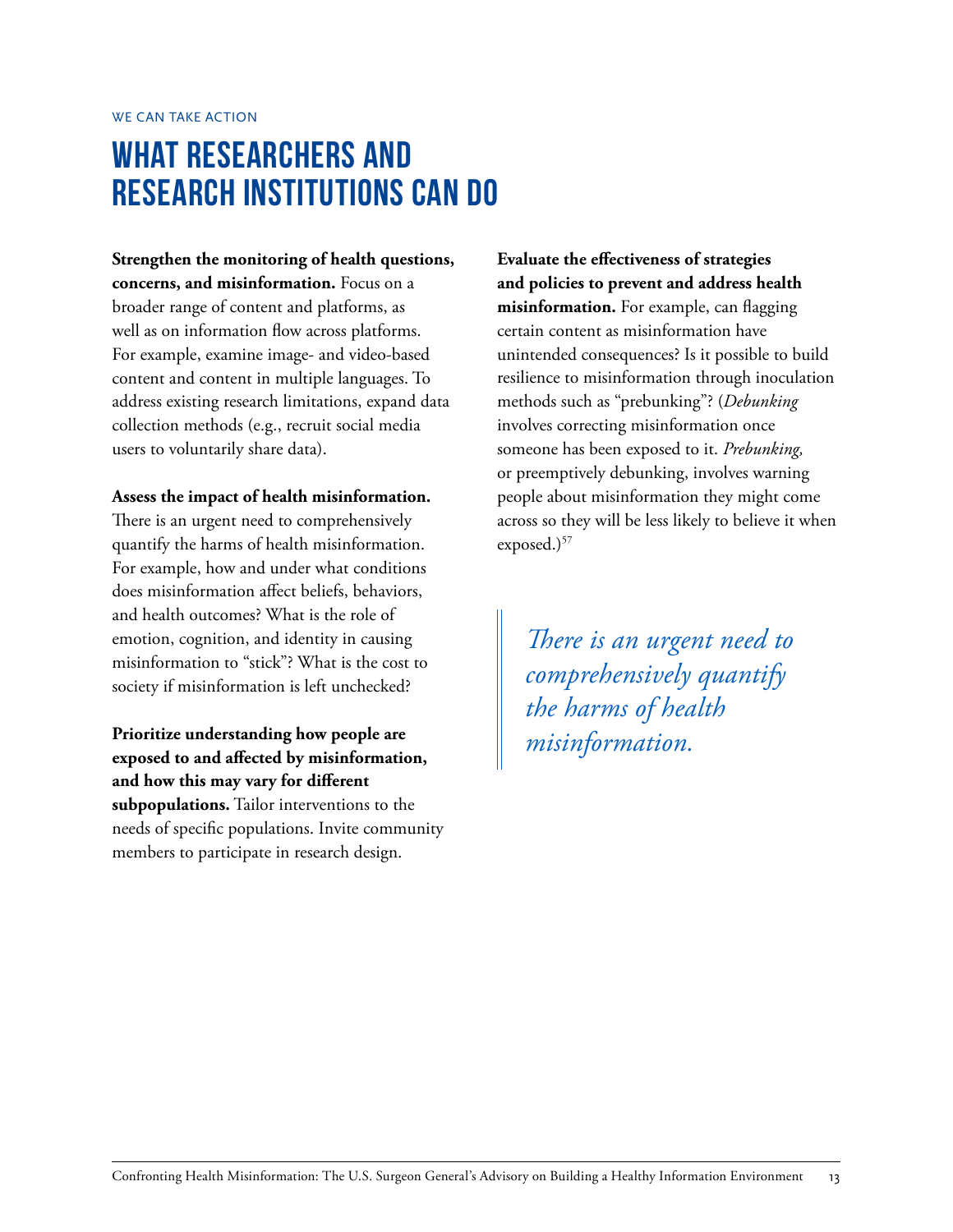<span id="page-13-0"></span>WE CAN TAKE ACTION

## **What Funders and Foundations Can Do**

**Move with urgency toward coordinated, atscale investment to tackle misinformation.** Assess funding portfolios to ensure meaningful, multi-year commitments to promising research and programs.

**Invest in quantifying the harms of misinformation and identifying evidencebased interventions.** Focus on areas facing private and public funding gaps. Examples could include independent and local journalism, accountability mechanisms for platforms, and community-based health literacy programs.

**Provide training and resources for grantees working in communities disproportionately affected by misinformation** (e.g., areas with lower vaccine confidence).

**Incentivize coordination across grantees to maximize reach, avoid duplication, and bring together a diversity of expertise.** For example, encourage coordination around monitoring health misinformation across multiple languages.

*Assess funding portfolios to ensure meaningful, multi-year commitments to promising research and programs.*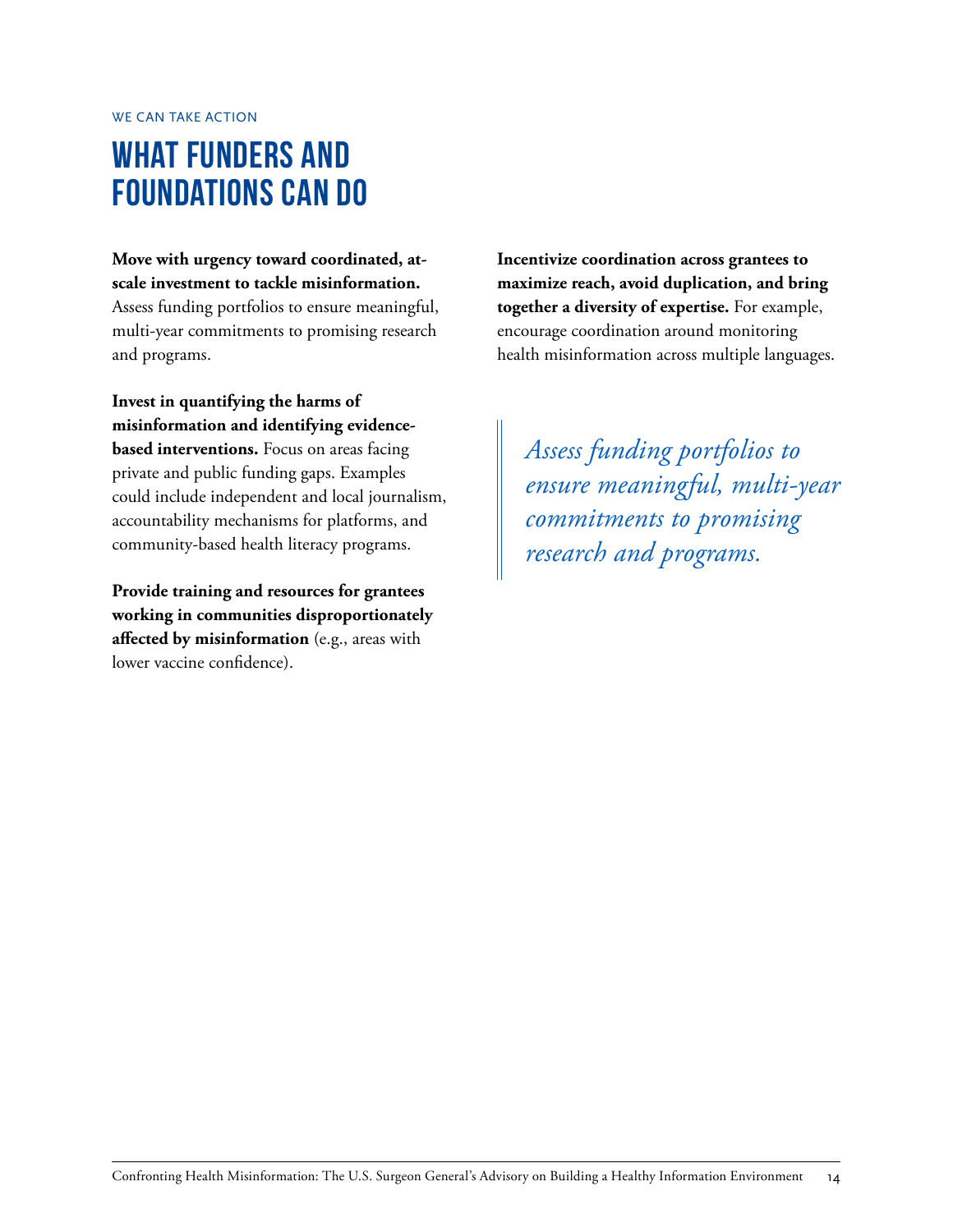# <span id="page-14-0"></span>**What Governments Can Do**

**Convene federal, state, local, territorial, tribal, private, nonprofit, and research partners** to explore the impact of health misinformation, identify best practices to prevent and address it, issue recommendations, and find common ground on difficult questions, including appropriate legal and regulatory measures that address health misinformation while protecting user privacy and freedom of expression.

**Increase investment in research on misinformation.** For example, more research is needed to better define misinformation, document and process its harms, and identify best practices for preventing and addressing misinformation across mediums and diverse communities.

**Continue to modernize public health communications.** Work to understand Americans' health questions, concerns, and perceptions, especially for hard-to-reach populations. Deploy new messaging and community engagement strategies, including partnerships with trusted messengers. Proactively and rapidly release accurate, easy-to-understand health information in online and in-person settings. Invest in fact-checking and rumor control mechanisms where appropriate.<sup>62</sup>

**Increase resources and technical assistance to state and local public health agencies** to help them better address questions, concerns, and misinformation. For example, support the creation of teams within public health agencies that can identify local misinformation patterns and train public health misinformation and infodemic researchers. Work with local and state health leaders and associations to address ongoing needs.

**Expand efforts to build long-term resilience to misinformation.** For example, promote educational programs that help people distinguish evidence-based information from opinion and personal stories.

*Deploy new messaging and community engagement strategies, including partnerships with trusted messengers. Proactively and rapidly release accurate, easy-to-understand health information in online and in-person settings.*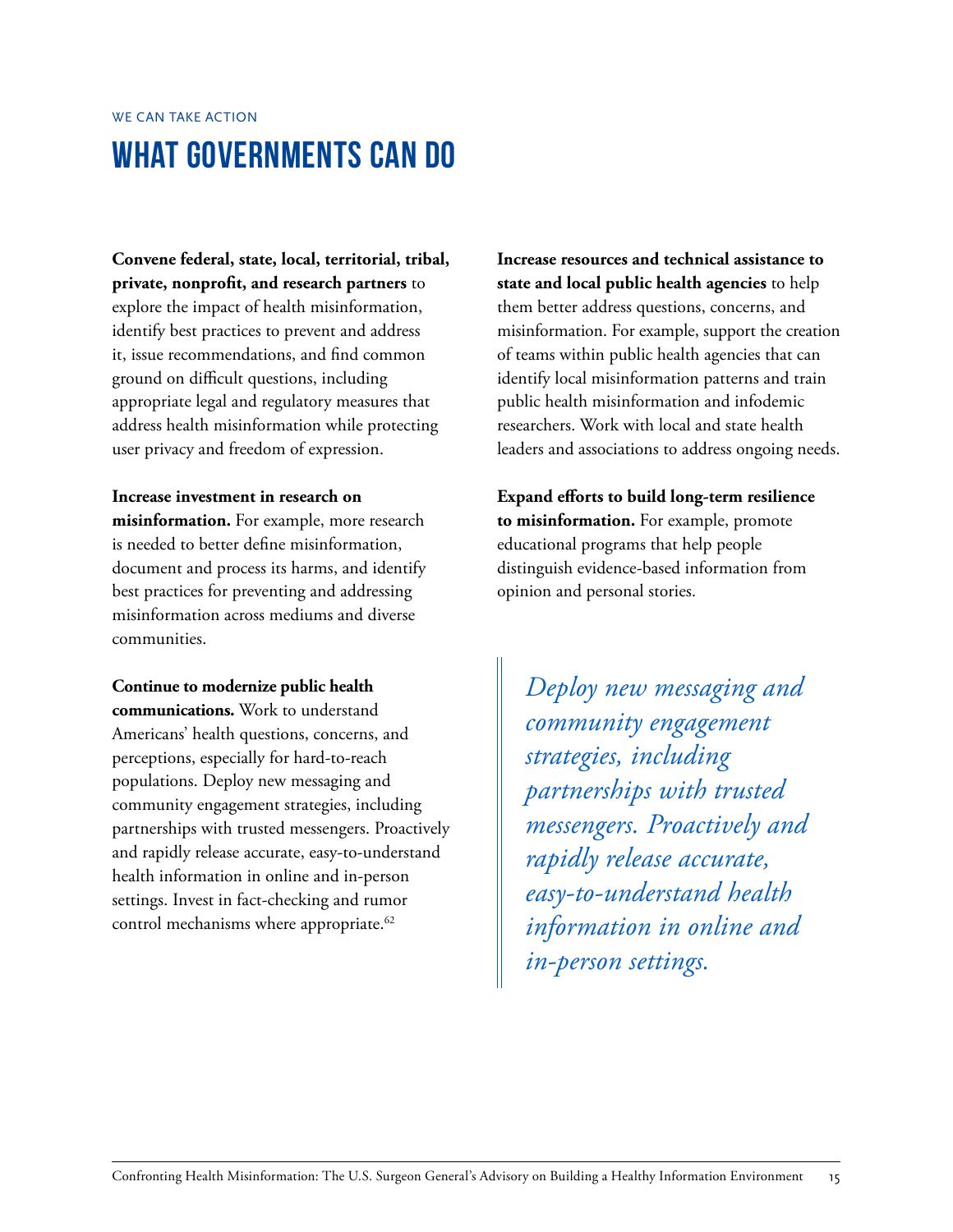## <span id="page-15-0"></span>**Where We Go From Here**

*We are all still learning how to navigate this new information environment. But we know enough to be sure that misinformation is an urgent threat, and that we can and must confront it together.*

During the COVID-19 pandemic, health misinformation has sowed confusion, reduced trust in public health measures, and hindered efforts to get Americans vaccinated. And misinformation hasn't just harmed our physical health—it has also divided our families, friends, and communities.

While health misinformation has always been a problem, today it spreads at unprecedented speed and scale. We are all still learning how to navigate this new information environment. But we know enough to be sure that misinformation is an urgent threat, and that we can and must confront it together.

The only way to address health misinformation is to recognize that all of us, in every sector of society, have a responsibility to act. Every single person can do their part to confront misinformation. But it's not just an individual responsibility. We need institutions to recognize that this issue is their moral and civic responsibility, too, and that they are accountable.

We have the power to shape our information environment, but we must use that power together. Only then can we work toward a healthier information environment—one that empowers us to build a healthier, kinder, and more connected world.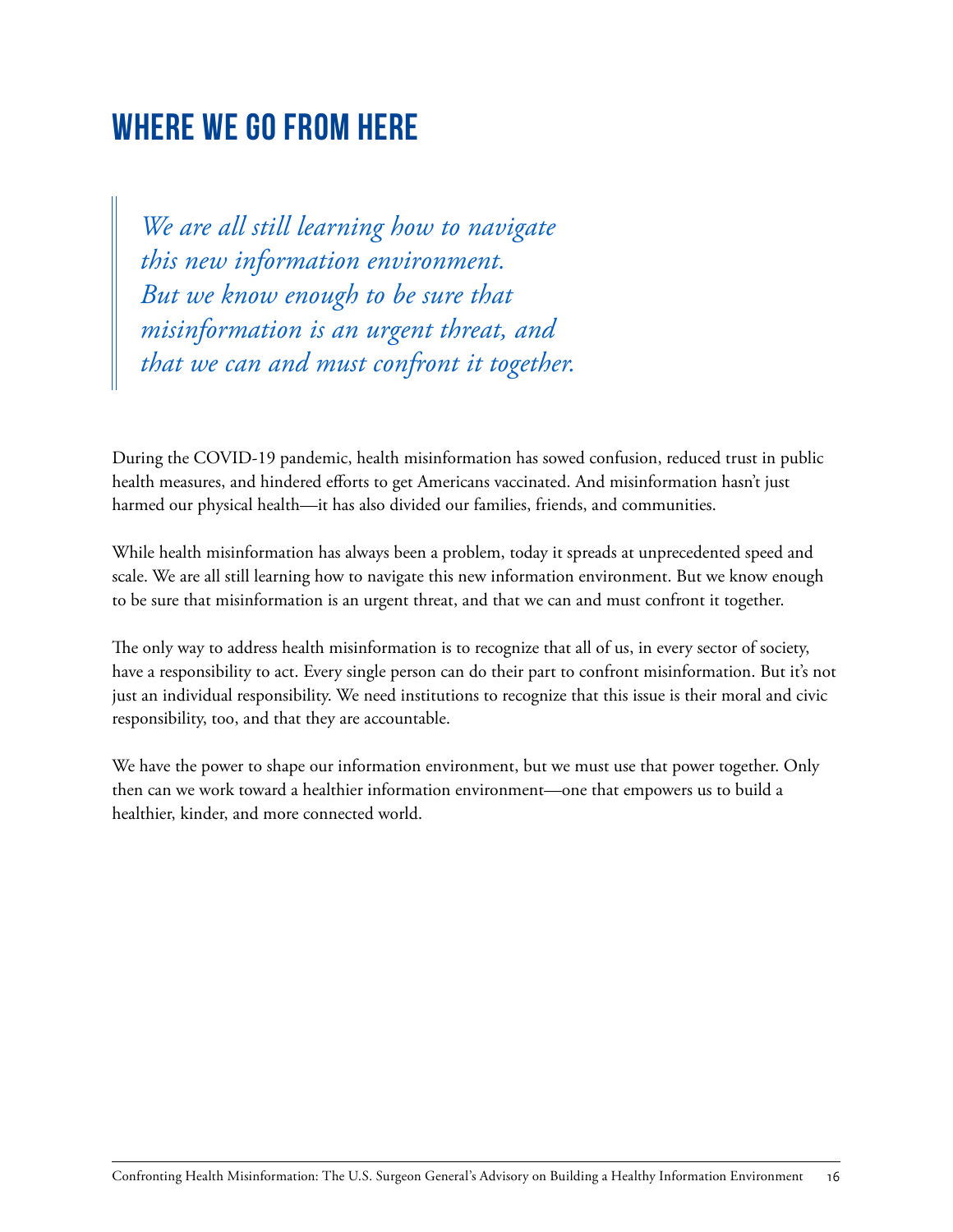# <span id="page-16-0"></span>**References**

- Note: Defining "misinformation" is a challenging task, and any definition has limitations. One key issue is whether there can be an objective benchmark for whether something qualifies as misinformation. Some researchers argue that for something to be considered misinformation, it has to go against "scientific consensus" (e.g., Chou, Gaysynsky, & Cappella (2020)). Others consider misinformation to be information that is contrary to the "best available evidence" (e.g., Johns Hopkins Center for Health Security (2021)). Both approaches recognize that what counts as misinformation can change over time with new evidence and scientific consensus. This Advisory prefers the "best available evidence" benchmark since claims can be highly misleading and harmful even if the science on an issue isn't yet settled. At the same time, it is important to be careful and avoid conflating controversial or unorthodox claims with misinformation. Transparency, humility, and a commitment to open scientific inquiry are critical. A second key issue is whether misinformation should include not only false information but also misleading information. This Advisory includes misleading claims in the definition. Consider an anecdote about someone experiencing a rare side effect after a routine surgery. The specific anecdote may be true but hide the fact that the side effect is very rare and treatable. By misinforming people about the benefits and risks of the surgery, the anecdote can be highly misleading and harmful to public health. Going forward, there is a need for further alignment on a shared definition of misinformation. However, we can meaningfully improve the health information environment even without a consensus definition of misinformation. For further discussion on definitions, see Vraga & Bode (2020).
- WHO, UN, UNICEF, UNDP, UNESCO, UNAIDS, ITU, UN Global Pulse, & IFRC. (2020, **1** September 23). *Managing the COVID-19 infodemic: Promoting healthy behaviours and mitigating the harm from misinformation and disinformation.* World Health Organization. https://www.who. int/news/item/23-09-2020-managing-the-covid-19-infodemic-promoting-healthy-behaviours-andmitigating-the-harm-from-misinformation-and-disinformation
- Branswell, H. (2021, April 21). *We know a lot about Covid-19. Experts have many more questions.* **2** STAT News. https://www.statnews.com/2021/04/20/we-know-a-lot-about-covid-19-experts-havemany-more-questions/
- Smith, R., Cubbon, S., & Wardle, C. (2020, November 12). *Under the surface: Covid-19 vaccine*  **3** *narratives, misinformation & data deficits on social media.* First Draft. https://firstdraftnews.org/ vaccinenarratives-full-report-november-2020
- Baum, M., Ognyanova, K., Chwe, H., Quintana, A., Perlis, R. H., Lazer, D., Druckman, J., Santillana, **4** M., Lin, J., Della Volpe, J., Simonson, M.D., & Green, J. (2021). The COVID states project #14: Misinformation and vaccine acceptance. *OSF Preprints.* http://doi.org/10.31219/osf.io/w974j
- Roozenbeek, J., Schneider, C., Dryhurst, S., Kerr, J., Freeman, A.L.J., Recchia, G., van der Bles, **5** A.M., & van der Linden, S. (2020). Susceptibility to misinformation about COVID-19 around the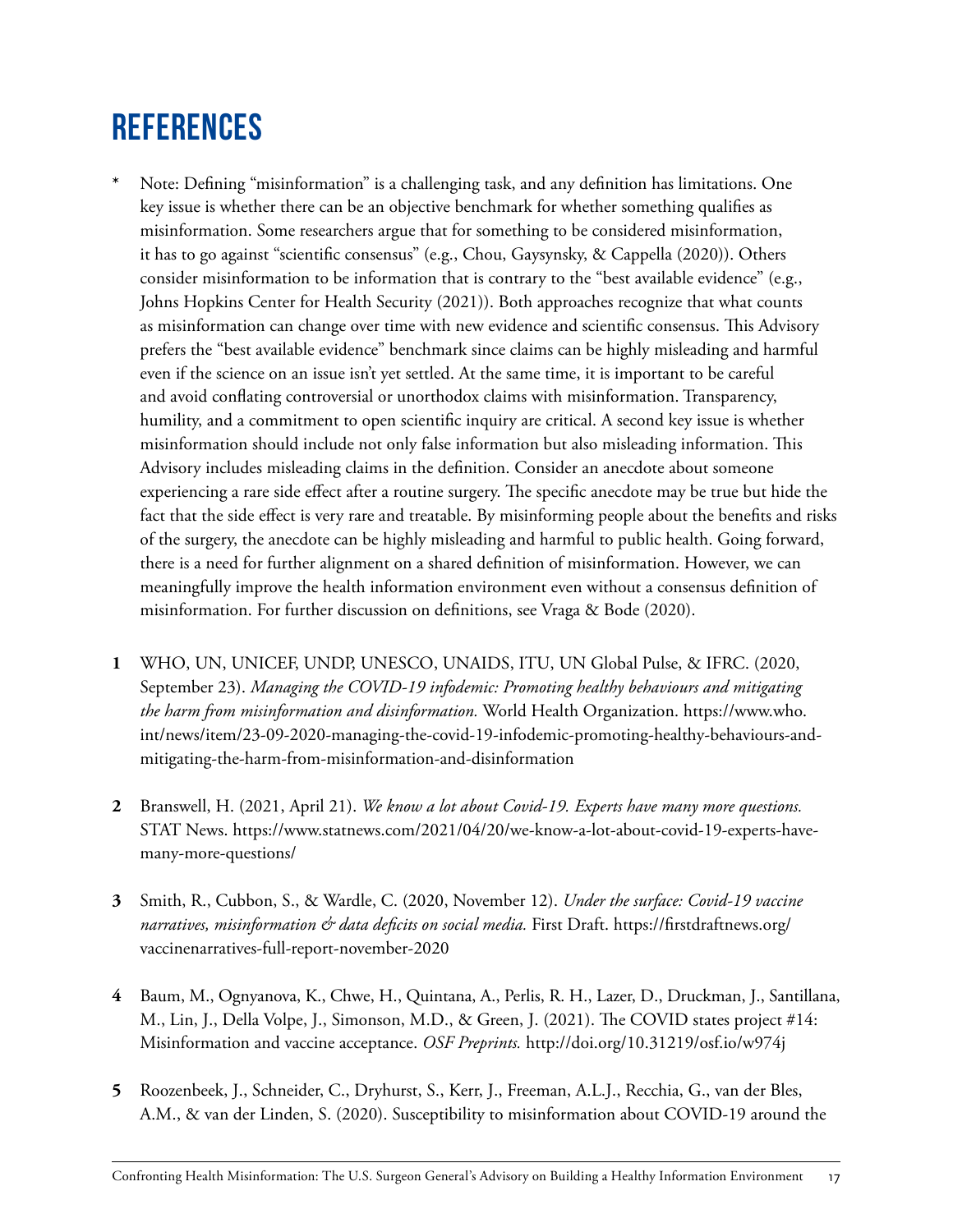world. *Royal Society Open Science, 7*(10). http://doi.org/10.1098/rsos.201199

- Chou, W.Y.S., Gaysynsky, A., & Cappella, J. N. (2020). Where we go from here: Health **6** misinformation on social media. *American Journal of Public Health,* 110, S273-S275. http://doi. org/10.2105/AJPH.2020.305905
- Vraga, E., & Bode, L. (2020). Defining misinformation and understanding its bounded nature: **7** Using expertise and evidence for describing misinformation. *Political Communication,* 37(1), 136- 144. http://doi.org/10.1080/10584609.2020.1716500
- Sell, T.K., Hosangadi, D., Smith, E., Trotochaud, P.V., Gronvall, G.K., Rivera, Y., Sutton, J., Ruiz, **8** A., & Cicero, A. (2021, March 23). *National priorities to combat misinformation and disinformation for COVID-19 and future public health threats: A call for a national strategy.* Johns Hopkins Center for Health Security. https://www.centerforhealthsecurity.org/our-work/publications/national-prioritiesto-combat-misinformation-and-disinformation-for-covid-19
- Chang, A., Schnall, A., Law, R., Bronstein, A.C., Marraffa, J.M., Spiller, H.A., Hays, H.L., Funk, **9** A.R., Mercurio-Zappala, M., Callelo, D.P., Aleguas, A., Borys, D.J., Boehmer, T., & Svendsen, E. (2020). Cleaning and disinfectant chemical exposures and temporal associations with COVID-19 — National Poison Data System, United States, January 1, 2020–March 31, 2020. *MMWR Morbidity and Mortality Weekly Report,* 69, 496-498. http://doi.org/10.15585/mmwr.mm6916e1
- Gottlieb, M., & Dyer, S. (2020). Information and disinformation: Social media in the COVID-19 **10** crisis. *Academic Emergency Medicine,* 27(7), 640-641. https://doi.org/10.1111/acem.14036
- Loomba, S., de Figueiredo, A., Piatek, S.J., et al. (2021). Measuring the impact of COVID-19 **11** vaccine misinformation on vaccination intent in the UK and USA. *Nature Human Behavior,* 5, 337–348. http://doi.org/10.1038/s41562-021-01056-1
- Mello, M. M., Greene, J. A., & Sharfstein, J. M. (2020). Attacks on public health officials during **12** COVID-19. *JAMA, 324*(8), 741. http://doi.org/10.1001/jama.2020.14423
- 13 Stone, W. (2020, June 3). *Local public health workers report hostile threats and fears about contact tracing.* National Public Radio. https://www.npr.org/sections/health-shots/2020/06/03/868566600/ local-public-health-workers-report-hostile-threats-and-fears-about-contact-traci
- Tucker, J.A., Guess, A., Barbera P, Vaccari, C., Siegel, A., Sanovich, S., Stukal, D., & Nyhan, B. **14** (2018). Social media, political polarization and political disinformation: A review of the scientific literature. *SSRN.* http://doi.org/10.2139/ssrn.3144139
- Chou, W.S., Oh, A., & Klein, W.M.P. (2018). Addressing health-related misinformation on social **15**media. *JAMA, 320*(23), 2417–2418. http://doi.org/10.1001/jama.2018.16865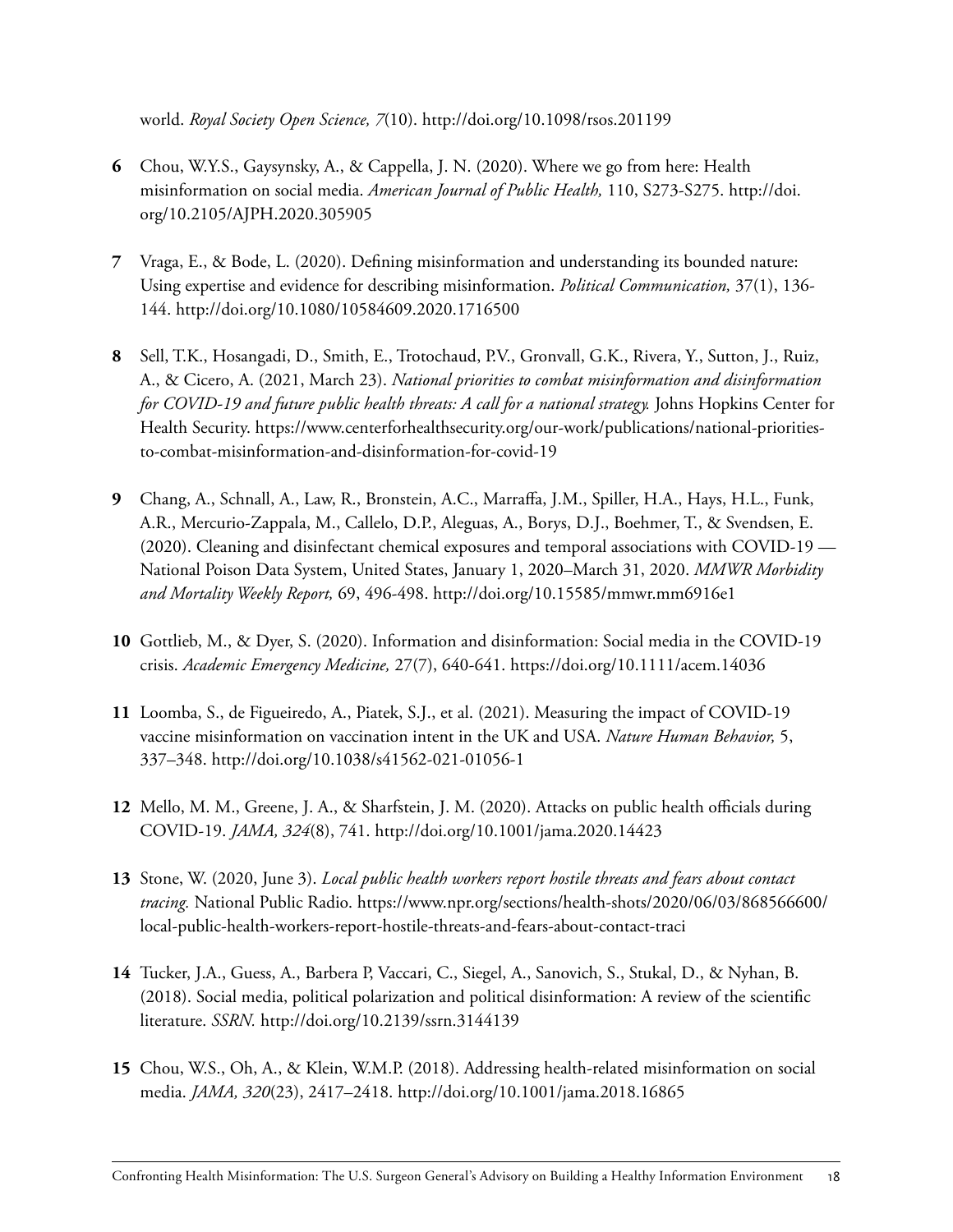- 16 Jost, J., Van der Linden, S., Panagopoulos, C., & Hardin, C. (2018). Ideological asymmetries in conformity, desire for shared reality, and the spread of misinformation. *Current Opinion in Psychology*, 23, 77-83. http://doi.org/10.1016/j.copsyc.2018.01.003
- 17 Rao, T. S., & Andrade, C. (2011). The MMR vaccine and autism: Sensation, refutation, retraction, and fraud. *Indian journal of psychiatry,* 53(2), 95–96. http://doi.org/10.4103/0019-5545.82529
- 18 Hussain, A., Ali, S., Ahmed, M., & Hussain, S. (2018). The anti-vaccination movement: A regression in modern medicine. *Cureus,* 10(7), e2919. http://doi.org/10.7759/cureus.2919
- City of New York Office of the Mayor. (2019, April 9). *De Blasio Administration's Health Department*  **19** *declares public health emergency due to measles crisis.* https://www1.nyc.gov/office-of-the-mayor/ news/186-19/de-blasio-administration-s-health-department-declares-public-health-emergency-duemeasles-crisis/
- Clark County Public Health. (2019, January 18). *County declares public health emergency due to*  **20** *measles outbreak.* https://www.clark.wa.gov/public-health/county-declares-public-health-emergencydue-measles-outbreak
- Hall, V., Banerjee, E., Kenyon, C., Strain, A., Griffith, J., Como-Sabetti, K., Heath, J., Babta, L., **21** Martin, K., McMahon, M., Johnson, D., Roddy, M., Dunn D., & Ehresmann, K. (2017). Measles outbreak — Minnesota April–May 2017. *MMWR Morbidity and Mortality Weekly Report, 66,* 713– 717. http://doi.org/10.15585/mmwr.mm6627a1
- Chigwedere, P., Seage, G. R., Gruskin, S., Lee, T. H., & Essex, M. (2008). Estimating the Lost **22** Benefits of Antiretroviral Drug Use in South Africa. *JAIDS Journal of Acquired Immune Deficiency Syndromes,* 49(4), 410–415. https://doi.org/10.1097/qai.0b013e31818a6cd5
- 23 Swire-Thompson, B., & Lazer, D. (2019). Public health and online misinformation: Challenges and Recommendations. *Annual Review of Public Health, 41,* 433-451. http://doi.org/10.1146/annurevpublhealth-040119-094127
- Chou, W.S., & Budenz, A. (2020). Considering emotion in COVID-19 vaccine communication: **24** Addressing vaccine hesitancy and fostering vaccine confidence. *Health Communication, 35*(14), 1718- 1722. http://doi.org/10.1080/10410236.2020.1838096
- Wang, Y., McKee, M., Torbica, A., & Stuckler, D. (2019). Systematic literature review on the spread **25** of health-related misinformation on social media. *Social science & medicine (1982), 240,* 112552. http://doi.org/10.1016/j.socscimed.2019.112552
- 26 Suarez-Lledo, V., & Alvarez-Galvez, J. (2021). Prevalence of health misinformation on social media: Systematic review. *Journal of Medical Internet Research, 23*(1). http://doi.org/10.2196/17187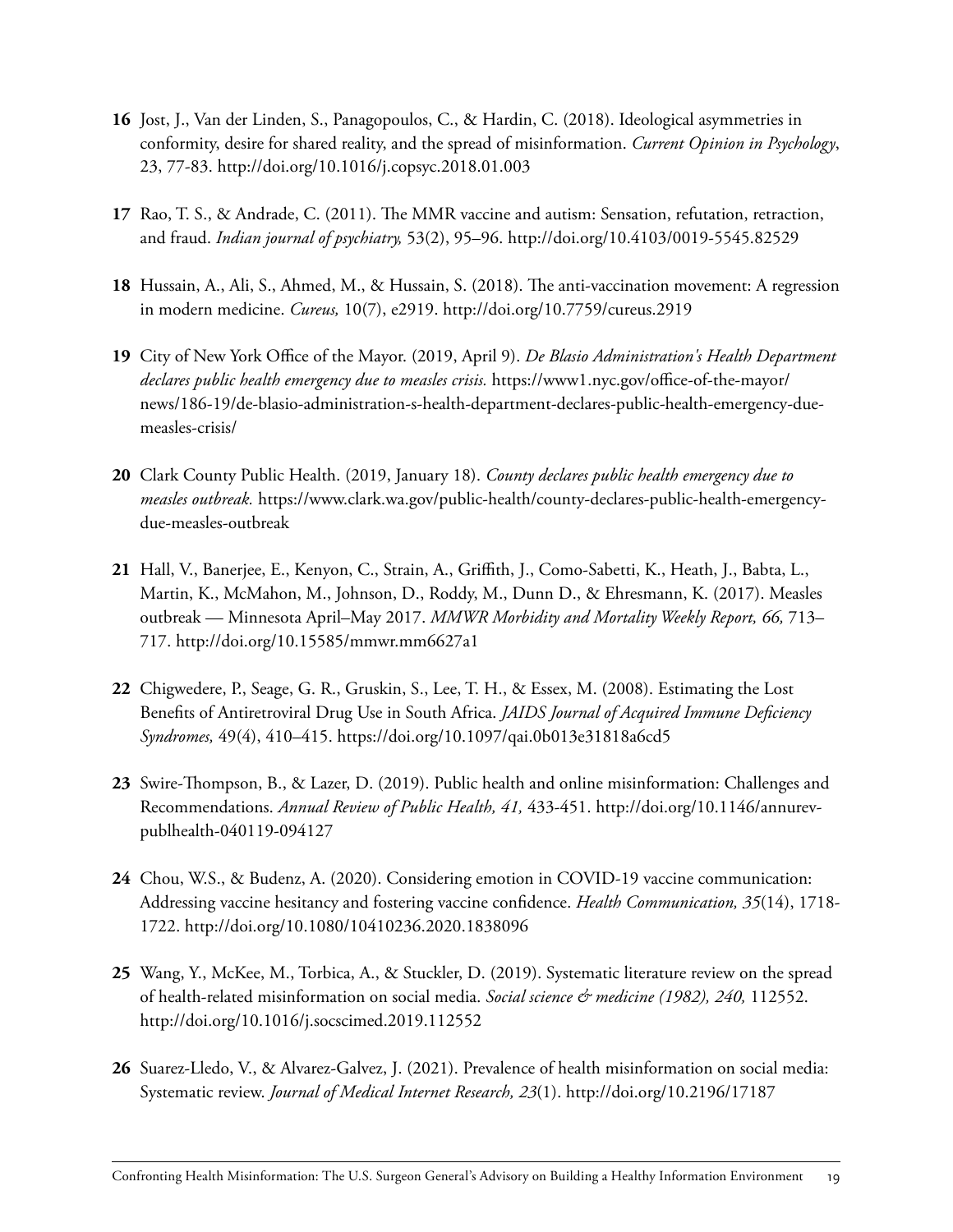- 27 Scales, D., Gorman, J., & Jamieson, K. (2021). The Covid-19 infodemic applying the epidemiologic model to counter misinformation. *New England Journal of Medicine.* http://doi. org/10.1056/NEJMp2103798
- Karanian, J.M., Rabb, N., Wulff, A.N., Torrance, M.G., Thomas, A.K., & Race, E. (2020). **28** Protecting memory from misinformation: Warnings modulate cortical reinstatement during memory retrieval. *Proceedings of the National Academy of Sciences, 117* (37), 22771-22779. http://doi. org/10.1073/pnas.2008595117
- Acerbi, A. (2019). Cognitive attraction and online misinformation. *Palgrave Communications, 5*(15). **29** http://doi.org/10.1057/s41599-019-0224-y
- Freiling, I., Krause, N., & Scheufele, D. (2021). Believing and sharing misinformation, fact-checks, **30** and accurate information on social media: The role of anxiety during COVID-19. *New Media & Society.* http://doi.org/10.1177/14614448211011451
- Vosoughi, S., Roy, D., & Aral, S. (2018). The spread of true and false news online. *Science, 359,*  **31** 1146-1151. http://doi.org/10.1126/science.aap9559
- Lindström, B., Bellander, M., Schultner, D.T., Chang, A., Tobler, P.N., & Amodio, D.M. (2021). **32** A computational reward learning account of social media engagement. *Nature Communications,* 12(1311). http://doi.org/10.1038/s41467-020-19607-x
- Brady, W., Gantman, A., & Bavel, J. (2020). Attentional Capture Helps Explain Why Moral and **33** Emotional Content Go Viral. *Journal of Experimental Psychology,* 149(4), 746-756. doi:10.1037/ xge0000673
- Tang, L., Fujimoto, K., Amith, M. T., Cunningham, R., Costantini, R. A., York, F., Xiong, G., Boom, **34** J. A., & Tao, C. (2021). "Down the rabbit hole" of vaccine misinformation on YouTube: Network exposure study. *Journal of Medical Internet Research, 23*(1), e23262. http://doi.org/10.2196/23262
- Donovan, J. (2020). Concrete recommendations for cutting through misinformation during **35** the COVID-19 pandemic. *American Journal of Public Health, 110,* S3. http://doi.org/10.2105/ AJPH.2020.305922
- Pickard, V. (2020). *Democracy without journalism?: Confronting the misinformation society.* Oxford **36** University Press.
- Tsfati, Y., Boomgaarden, H.G., Strömbäck, J., Vliegenthart, R. , Damstra, A., & Lindgren, E. **37**(2020). Causes and consequences of mainstream media dissemination of fake news: Literature review and synthesis. *Annals of the International Communication Association, 44*(2), 157-173. http://doi.org/ 10.1080/23808985.2020.1759443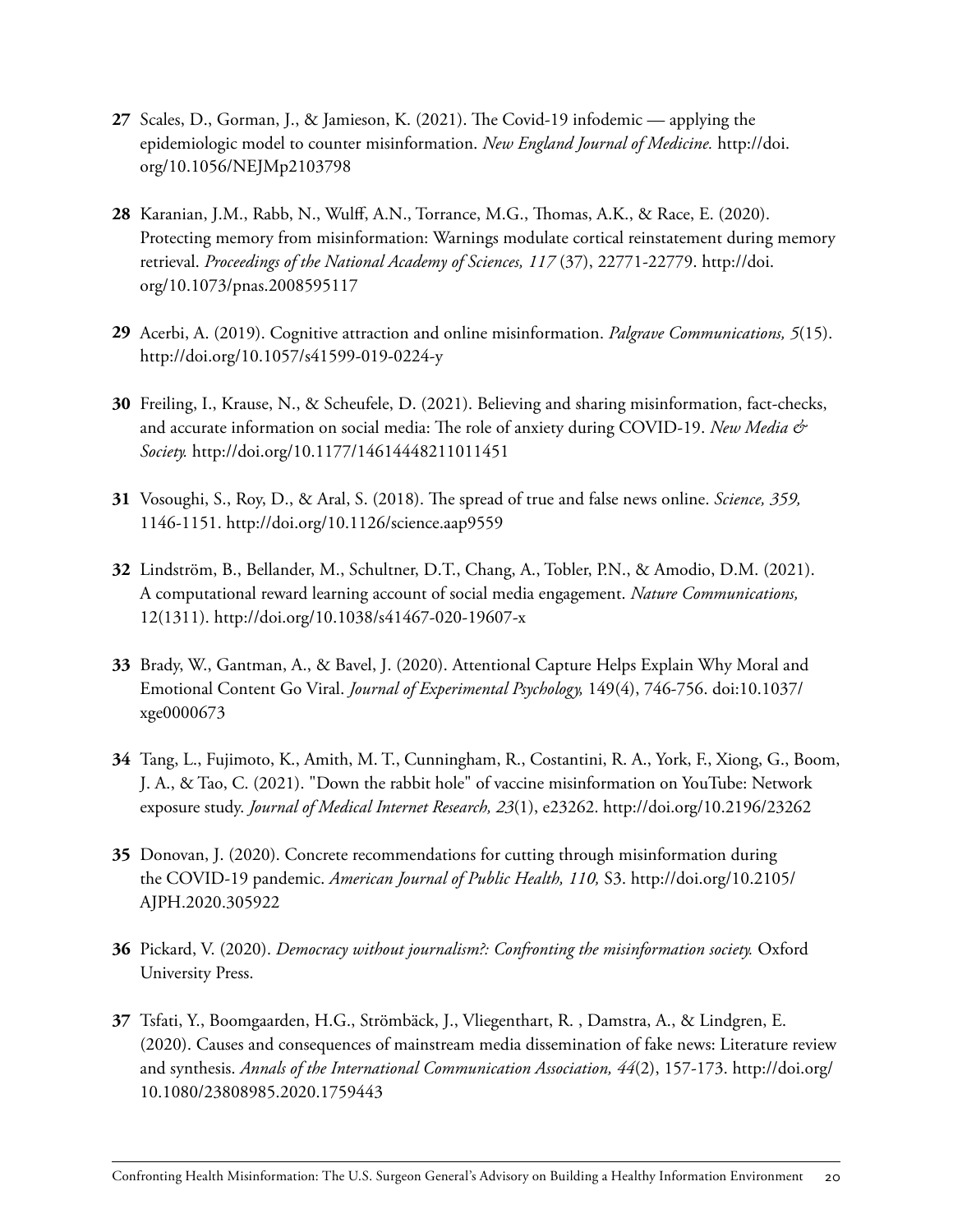- Phillips, W. (2018, May 22). *The oxygen of amplification: Better practices for reporting on extremists,*  **38** *antagonists, and manipulators.* Data & Society. https://datasociety.net/library/oxygen-of-amplification/
- Golebiewski, M. and Boyd, D. (2019, November). *Data voids: Where missing data can be easily exploited.* **39** Data & Society. https://datasociety.net/wp-content/uploads/2019/11/Data-Voids-2.0-Final.pdf
- Cubbon, Seb. (2020, December 15). *Identifying 'data deficits' can pre-empt the spread of disinformation.* **40** First Draft Footnotes. https://medium.com/1st-draft/identifying-data-deficits-can-pre-empt-thespread-of-disinformation-93bd6f680a4e
- Collins-Dexter, B. (2020, June). *Canaries in the coal mine: COVID-19 misinformation and black*  **41** *communities.* Technology and Social Change project (TaSC) and Shorenstein Center. http://doi. org/10.37016/TASC-2020-01
- Boxell, L., Gentzkow, M., & Shapiro, J. (2020, January). *Cross-country trends in affective polarization* **42** (NBER Working Paper No. 26669). National Bureau of Economic Research. http://www.nber.org/ papers/w26669
- Hameleers, M., & van der Meer, T. (2019). ). Misinformation and polarization in a high-choice **43** media environment: How effective are political fact-checkers? *Communication Research, 47*(2), 227- 250. http://doi.org/10.1177/0093650218819671
- 44 Seo, H., Blomberg, M., Altschwager, D., & Vu, H. (2020). Vulnerable populations and misinformation: A mixed-methods approach to underserved older adults' online information assessment. *New Media & Society.* http://doi.org/10.1177/1461444820925041
- Center for Countering Digital Hate. (2021, March 24). *The disinformation dozen: Why platforms must*  **45** *act on twelve leading online anti-vaxxers.* https://www.counterhate.com/disinformationdozen
- New York Times. (2021). *Daily distortions.* https://www.nytimes.com/spotlight/disinformation **46**
- Poynter. *Fighting the infodemic: The #CoronaVirusFacts alliance.* https://www.poynter.org/ **47** coronavirusfactsalliance/
- Facebook. (2021, May 26). *Taking action against people who repeatedly share misinformation.* https:// **48** about.fb.com/news/2021/05/taking-action-against-people-who-repeatedly-share-misinformation/
- Twitter (n.d.). *COVID-19 misleading information policy.* Twitter. https://help.twitter.com/en/rules-**49** and-policies/medical-misinformation-policy
- Beckerman, M. (2021, February 24). *TikTok's H2 2020 transparency report.* TikTok. https:// **50**newsroom.tiktok.com/en-us/tiktoks-h-2-2020-transparency-report